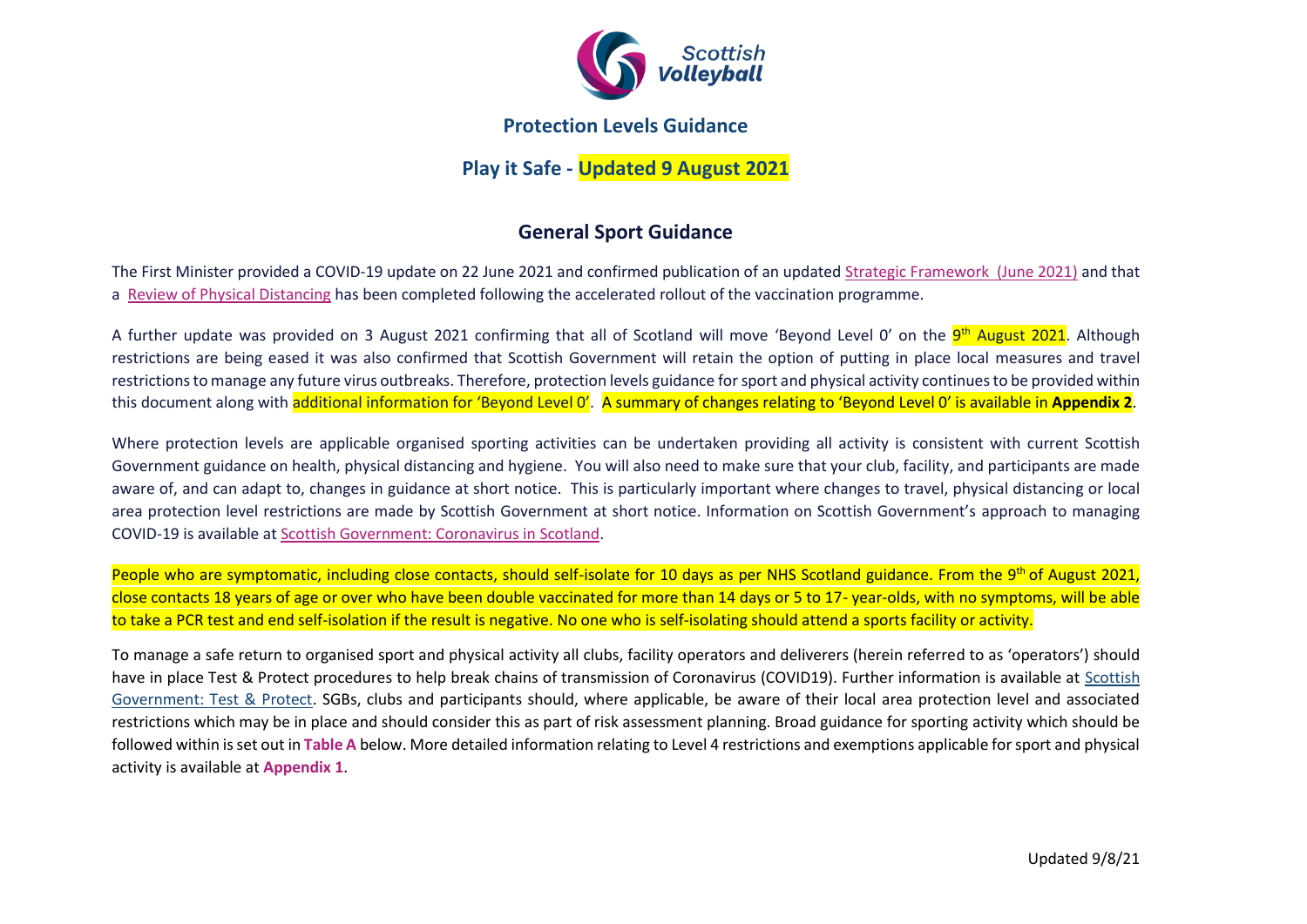

Further information on protection levels that apply in each local authority area are available at [Coronavirus \(COVID-19\): allocation of protection](https://www.gov.scot/publications/coronavirus-covid-19-protection-levels/)  [levels.](https://www.gov.scot/publications/coronavirus-covid-19-protection-levels/) A local post code checker is also available at [COVID restrictions by protection level in areas of Scotland.](https://www.gov.scot/publications/coronavirus-covid-19-staying-safe-and-protecting-others/)

## **Definitions – for the purpose of this guidance**

- **'Organised sporting or physical activity'** refers to activities which are undertaken in a structured and managed way following specific rules and guidance of relevant SGBs, local authorities or businesses who in turn have fully applied related Scottish Government and **sport**scotland guidance. All organised activity should be overseen by a Covid Officer with documented risk assessments undertaken and mitigating actions put in place to ensure the health, safety and welfare of participants, coaches and officials.
- **Contact sport or activity** is defined as "a sport or activity in which the participants necessarily come into bodily contact or as a matter of course encroach within **1m of one another".**
- **Non-contact sport or activity** is defined as "a sport or activity in which the participants are physically separated by playing rules such as to make it difficult for them to make physical contact during an activity.

See Table A below for an overview of the generi[c Sport and Physical activity guidance](https://sportscotland.org.uk/covid-19/latest-sport-and-physical-activity-guidance/) for each Protection Level.

### **PLEASE NOTE:**

For the purpose of this guidance, **OUTDOOR BEACH and GRASS VOLLEYBALL** are considered as a **NON-CONTACT** sport in the modified form of 2 v 2 **without net play** e.g., no blocking.

**Unmodified OUTDOOR BEACH and GRASS Volleyball with open net play (including blocking)** is considered as a **CONTACT sport for the purpose of this guidance.**

**INDOOR Volleyball in all forms** is considered as a **CONTACT sport for the purpose of this guidance.**

**TABLE A:** Return to Sport Summary; 5 August 2021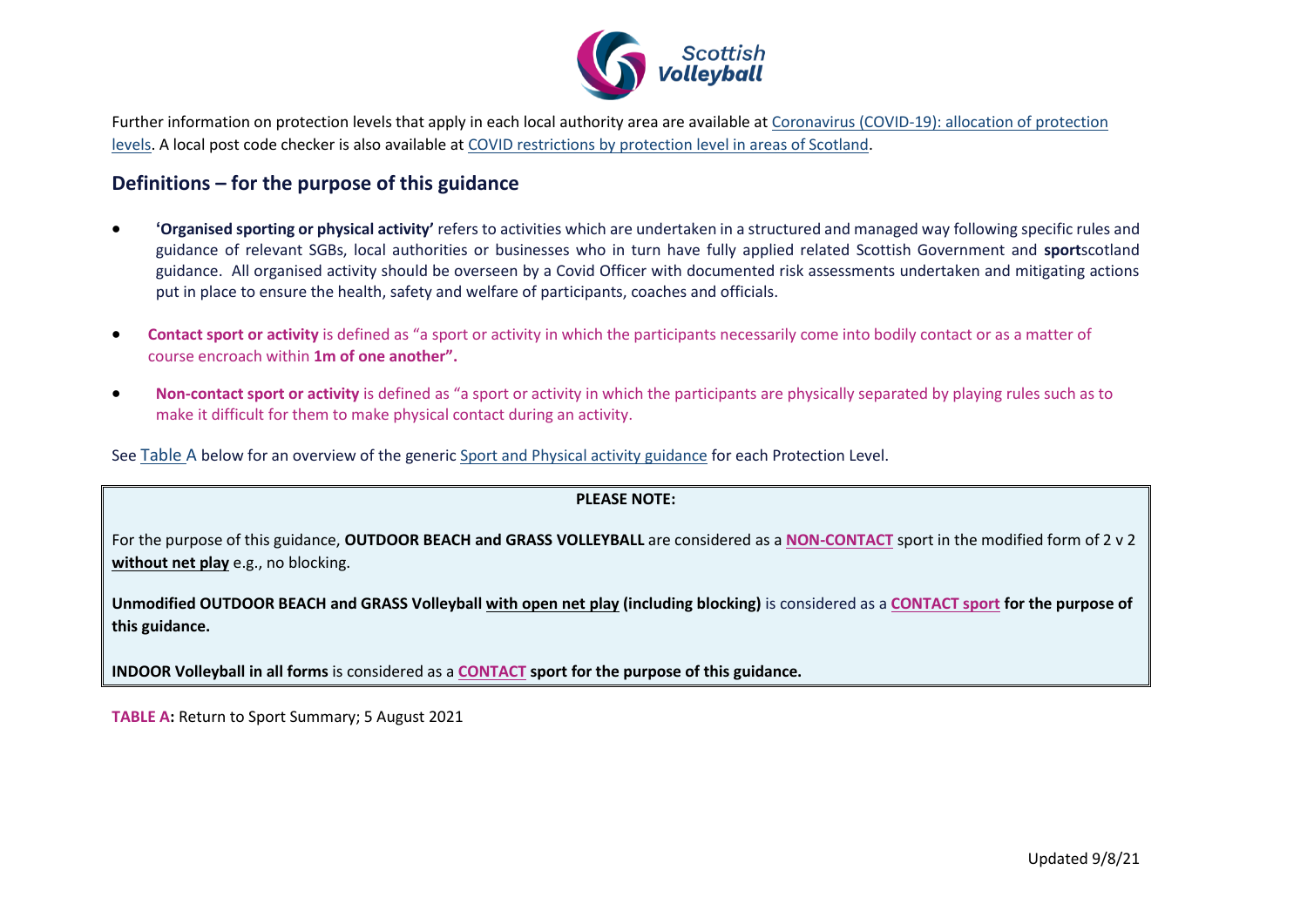

|                                                                                                                                                  |                                                             | <b>Beyond</b><br>Level 0                                                                                                                                                                                                                                                                                                                                                                                                                                                                                                                                                                                  | Level 0                                                                       | Level 1                                                                       | Level <sub>2</sub>                                                           | Level 3                                                                     | Level 4                                                                                               |  |
|--------------------------------------------------------------------------------------------------------------------------------------------------|-------------------------------------------------------------|-----------------------------------------------------------------------------------------------------------------------------------------------------------------------------------------------------------------------------------------------------------------------------------------------------------------------------------------------------------------------------------------------------------------------------------------------------------------------------------------------------------------------------------------------------------------------------------------------------------|-------------------------------------------------------------------------------|-------------------------------------------------------------------------------|------------------------------------------------------------------------------|-----------------------------------------------------------------------------|-------------------------------------------------------------------------------------------------------|--|
| <b>OUTDOOR</b><br><b>SPORT</b><br><b>Organised</b><br>outdoor<br>sport,<br>competition,<br>events and<br><b>Physical</b><br><b>Activity (PA)</b> | <b>Overview</b>                                             | No field of play bubble restrictions apply beyond Level 0, although limits on participation numbers at competition<br>and events are applicable.<br>For Levels 0-4 outdoor sporting 'field of play bubbles' apply for organised sport as noted below. At Levels 0-2<br>figures exclude coaches and support staff*. Multiple bubbles can be used for training, events, and competition if<br>appropriate guidance, set out within this document, is followed. Indoor and outdoor stadium, or equivalent<br>events/competitions, involving spectators are subject to relevant Scottish Government guidance. | <b>Local training / competition</b><br>only.<br>U12s: max 30 including        |                                                                               |                                                                              |                                                                             |                                                                                                       |  |
|                                                                                                                                                  |                                                             | <b>No bubble</b><br><b>restrictions</b><br><b>Total Daily Limit:</b>                                                                                                                                                                                                                                                                                                                                                                                                                                                                                                                                      | <b>Maximum bubble</b><br>size: 500 participants*<br><b>Total Daily Limit:</b> | <b>Maximum bubble</b><br>size: 100 participants*<br><b>Total Daily Limit:</b> | <b>Maximum bubble</b><br>size: 50 participants*<br><b>Total Daily Limit:</b> | <b>Maximum bubble</b><br>size: 30 participants<br><b>Total Daily Limit:</b> | coaches.<br>Over 12s / adults: max 15<br>including coaches.                                           |  |
|                                                                                                                                                  | <b>Children &amp;</b><br>Young<br>people (u18<br>years)     | 5000 participants<br>Contact & non-<br>contact sport & PA<br>permitted                                                                                                                                                                                                                                                                                                                                                                                                                                                                                                                                    | 5000 participants<br>Contact & non-<br>contact sport & PA<br>permitted        | 1000 participants<br>Contact & non-<br>contact sport & PA<br>permitted        | 500 participants<br>Contact & non-<br>contact sport & PA<br>permitted        | 200 participants<br>Contact & non-<br>contact sport & PA<br>permitted       | <b>U12s: Contact sport &amp; PA</b><br>permitted<br>12-17 years: Non-contact<br>sport & PA permitted. |  |
|                                                                                                                                                  | Adults (18+<br>years)                                       |                                                                                                                                                                                                                                                                                                                                                                                                                                                                                                                                                                                                           |                                                                               |                                                                               |                                                                              | Non-contact sport &<br>PA permitted<br>Contact sport & PA<br>prohibited     | Non-contact sport & PA<br>permitted<br>Contact sport & PA prohibited                                  |  |
| <b>INDOOR</b><br><b>SPORT</b><br>Organised<br>indoor sport,<br>competition,<br>events and<br><b>Physical</b><br><b>Activity (PA)</b>             | <b>Overview</b>                                             | Organised indoor sport or physical activity should follow Scottish Government Covid-19: sport and leisure facilities and sport specific SGB<br>Guidance.<br>'Group' activity refers to adults, who take part in organised sport or physical activity, where the number of participants is larger than allowed<br>under normal household rules. 'Individual exercise' refers to organised sport or physical activity which takes place within household rules i.e.<br>1:1 coaching. For further information see definitions within this guidance.                                                          |                                                                               |                                                                               |                                                                              |                                                                             |                                                                                                       |  |
|                                                                                                                                                  | <b>Children &amp;</b><br>Young<br>people<br>(418)<br>years) | Contact & non-<br>contact sport & PA<br>permitted                                                                                                                                                                                                                                                                                                                                                                                                                                                                                                                                                         | Contact & non-<br>contact sport & PA<br>permitted                             | Contact & non-<br>contact sport & PA<br>permitted                             | Contact & non-<br>contact sport & PA<br>permitted                            | Contact & non-<br>contact sport & PA<br>permitted                           | Indoor sport & PA prohibited:<br>Leisure Centres, gyms and<br>other indoor sports facilities          |  |
|                                                                                                                                                  | <b>Adults</b><br>$(18+)$<br>years)                          |                                                                                                                                                                                                                                                                                                                                                                                                                                                                                                                                                                                                           |                                                                               | Non-contact sport & PA<br>permitted                                           | Non-contact sport &<br>PA permitted                                          | Indoor individual<br>exercise only                                          | closed.                                                                                               |  |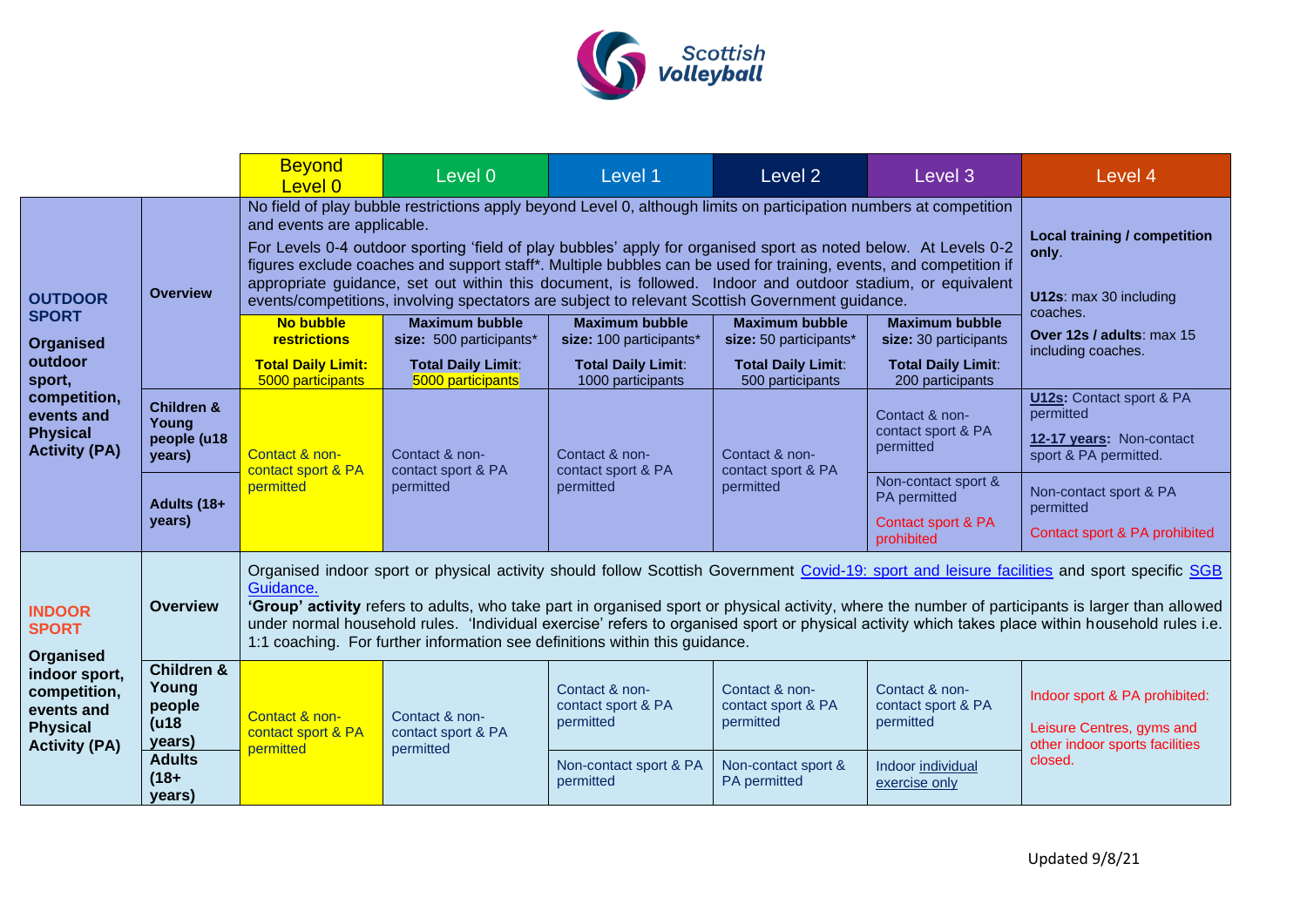

|                                          |                                                                                                                                                                                                                                                                                                                                                                                                                                                                                                                |                                                 |  | Contact sport & PA<br>prohibited                                                                                              | Contact sport & PA<br>prohibited          | No contact or non-<br>contact group activity                                                                                  |                                                      |  |
|------------------------------------------|----------------------------------------------------------------------------------------------------------------------------------------------------------------------------------------------------------------------------------------------------------------------------------------------------------------------------------------------------------------------------------------------------------------------------------------------------------------------------------------------------------------|-------------------------------------------------|--|-------------------------------------------------------------------------------------------------------------------------------|-------------------------------------------|-------------------------------------------------------------------------------------------------------------------------------|------------------------------------------------------|--|
| <b>COACHING</b>                          | General guidance is available within this document for coaches, leaders, personal trainers, deliverers, and instructors, herein referred to as coach/es. In<br>addition, Getting Coaches Ready for Sport provides a 4-stage approach/checklist to further support coaches to plan and deliver safe sessions.                                                                                                                                                                                                   |                                                 |  |                                                                                                                               |                                           |                                                                                                                               |                                                      |  |
|                                          | The local protection Level in place for sport and physical activity will dictate what activity can be coached, indoors and outdoors and to whom in that area.<br>Coaches can take multiple sessions per day, however the numbers allowed in each session will depend upon the protection Level in place.                                                                                                                                                                                                       |                                                 |  |                                                                                                                               |                                           |                                                                                                                               |                                                      |  |
| <b>PERFORMANC</b><br><b>E SPORT</b>      | Elite sports with Resumption of Performance Sport guidance in place and approved by Scottish Government or sportscotland is permitted at all Levels.                                                                                                                                                                                                                                                                                                                                                           |                                                 |  |                                                                                                                               |                                           |                                                                                                                               |                                                      |  |
| <b>TRAVEL</b>                            | For further information please refer to <b>Travel Guidance</b> within this document.                                                                                                                                                                                                                                                                                                                                                                                                                           |                                                 |  |                                                                                                                               |                                           |                                                                                                                               |                                                      |  |
| <b>HOSPITALITY</b><br>& RETAIL           | Clubhouses and sports facilities which provide catering and bar services, can operate providing they adhere to Scottish Government guidance. Further<br>information is available at Coronavirus (COVID-19): tourism and hospitality sector guidance.<br>Retail units operated by sports facility operators may reopen provided all specific Scottish Government guidance for retailers is in place and adhered to.<br>Further information from the Scottish Government is available at Retail Sector Guidance. |                                                 |  |                                                                                                                               |                                           |                                                                                                                               |                                                      |  |
| <b>TOILETS,</b><br><b>CHANGING &amp;</b> | Indoor sports facilities closed.<br>Where changing rooms and showering facilities are to be used specific guidance relating to use of 'Changing and<br>Showers' is available at Getting Your Facilities Fit for Sport. This is applicable at all levels where facilities remain open.<br>Changing rooms closed.                                                                                                                                                                                                |                                                 |  |                                                                                                                               |                                           |                                                                                                                               |                                                      |  |
| <b>SHOWER</b><br><b>ROOMS</b>            | Operators may open public toilets if they follow the guidelines outlined on the Scottish Government website Opening<br>Public Toilets open.<br><b>Public Toilets Guidelines</b>                                                                                                                                                                                                                                                                                                                                |                                                 |  |                                                                                                                               |                                           |                                                                                                                               |                                                      |  |
|                                          | Specific information relating to indoor sports facility guidance is available at Getting Your Facilities Fit for Sport. Below is a summary of<br><b>Overview</b><br>overarching guidance for operators regarding occupancy limits, physical distancing, and appropriate ventilation / CO2 levels (ppm) which<br>should be monitored. Test & Protect procedures should continue in all indoor settings.                                                                                                         |                                                 |  |                                                                                                                               |                                           |                                                                                                                               |                                                      |  |
| <b>INDOOR</b>                            | <b>Beyond Level 0</b>                                                                                                                                                                                                                                                                                                                                                                                                                                                                                          |                                                 |  | <b>Level 0</b>                                                                                                                |                                           | Levels $1 - 3$                                                                                                                |                                                      |  |
| <b>FACILITIES</b><br>(can open up to     | Return to normal facility occupancy levels but focus<br>on good ventilation and 'Give people space'<br>messaging.                                                                                                                                                                                                                                                                                                                                                                                              |                                                 |  | Restrict maximum occupancy in buildings to 7sqm per<br>person to achieve enhanced ventilation (equivalent to 15<br>$I/s/p$ ). |                                           | Restrict maximum occupancy in buildings to 9sqm per<br>person to achieve enhanced ventilation (equivalent to 20<br>$I/s/p$ ). |                                                      |  |
| Level 3)                                 | Ventilation: Monitor to maintain levels at 800-1000ppm.                                                                                                                                                                                                                                                                                                                                                                                                                                                        |                                                 |  | Ventilation: Monitor to maintain levels at 800-1000ppm.                                                                       |                                           |                                                                                                                               | Ventilation: Monitor to maintain levels at <1000ppm. |  |
|                                          |                                                                                                                                                                                                                                                                                                                                                                                                                                                                                                                | No physical distancing required.                |  |                                                                                                                               | 1m physical distancing out with activity. |                                                                                                                               | 1m physical distancing out with activity.            |  |
|                                          | Face coverings must be worn out with activity.                                                                                                                                                                                                                                                                                                                                                                                                                                                                 |                                                 |  | Face coverings must be worn out with activity.                                                                                |                                           | Face coverings must be worn out with activity.                                                                                |                                                      |  |
|                                          |                                                                                                                                                                                                                                                                                                                                                                                                                                                                                                                | Maintain hygiene and surface cleaning measures. |  |                                                                                                                               |                                           |                                                                                                                               |                                                      |  |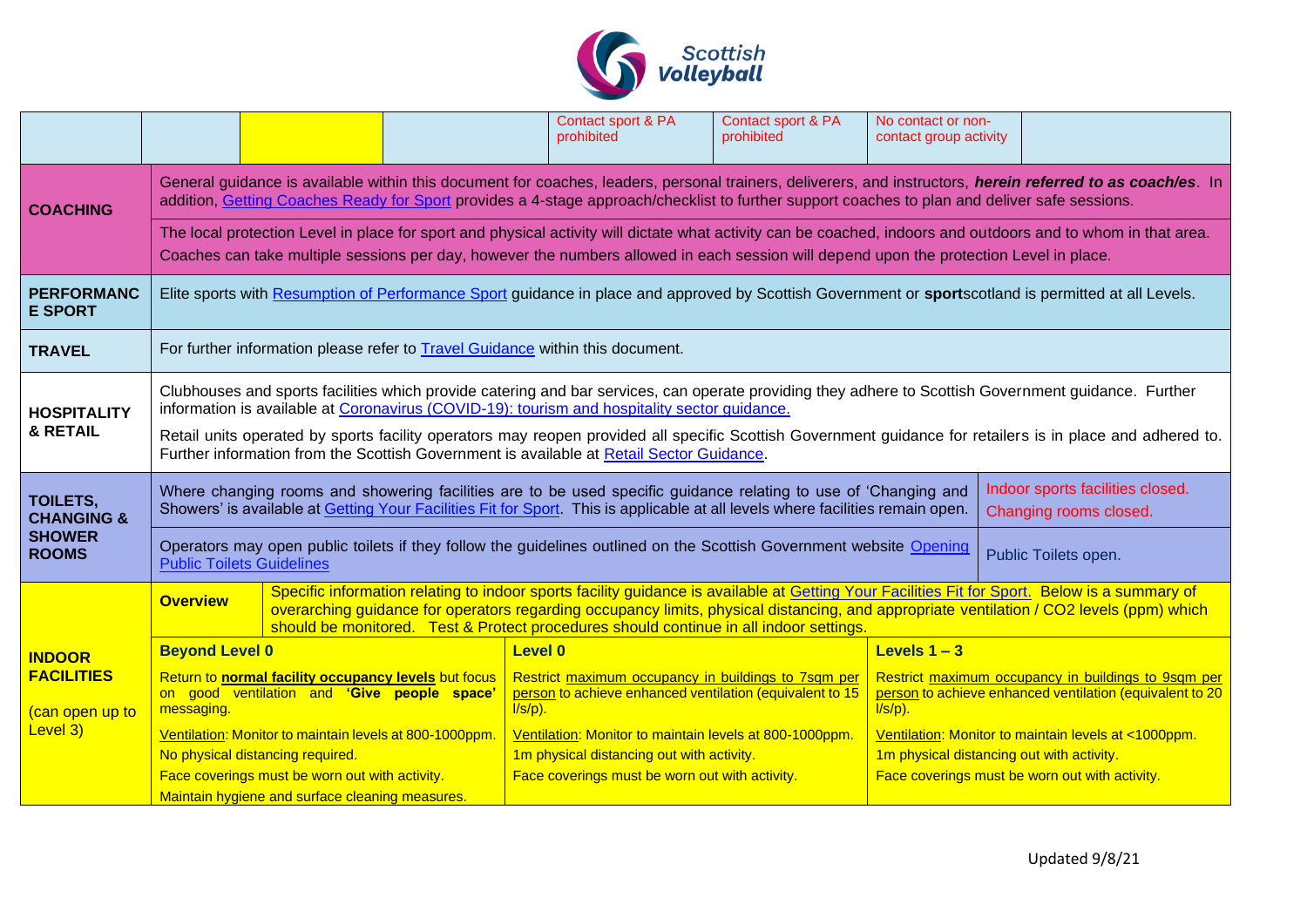

|                  | Sports facility operators must ensure that Scottish Government guidance on workforce planning in sport & leisure facilities is followed for contractors and<br>staff and ensure existing health and safety advice is maintained and aligned. This should be detailed in the risk assessment.                                                                                                                      |
|------------------|-------------------------------------------------------------------------------------------------------------------------------------------------------------------------------------------------------------------------------------------------------------------------------------------------------------------------------------------------------------------------------------------------------------------|
| <b>WORKFORCE</b> | Although gym and leisure facilities can open to Level 3, we would encourage providers to consider whether meetings and training must be completed in<br>person or whether these can be completed online or via telephone. If it is essential that meetings and training takes place in person, Scottish Government<br>guidance for general workplaces must be followed and a risk assessment should be completed. |

# **See Scottish Volleyball Protection Levels Framework Document for what each level means for Indoor and Outdoor Volleyball.**

## **Outdoor Sport & Leisure Activity**

Participants can take part in organised sport and physical activity as detailed in **Table A**. Activity is subject to exemption from household rules as detailed within this guidance.

Restrictions on the **number of people** who can take part in outdoor organised sport, exercise and recreation **up to Level 3** is as follows:

### *Outdoor sporting bubbles for training, competition, or participation events (Up to Level 3)*

• An outdoor sporting 'field of play bubble', including multiple bubbles, can be used for organised training, competition, or participation events up to the limits noted below. **Coaches, officials, and other volunteers are not included in Level 0 to Level 2 bubble/participation** numbers but are at Level 3. Support staff numbers should be limited to those that are required to ensure a safe, well run activity:

Level 3 – Bubbles of up to 30 with a maximum of 200 participants per day

Level 2 – Bubbles of up to 50 with a maximum of 500 participants per day

Level 1 – Bubbles of up to 100 with a maximum of 1000 participants per day

Level  $0$  – Bubbles of up to 500 with a maximum of  $5000$  participants per day

Beyond Level 0 – No bubble restrictions but a maximum of 5000 participants per day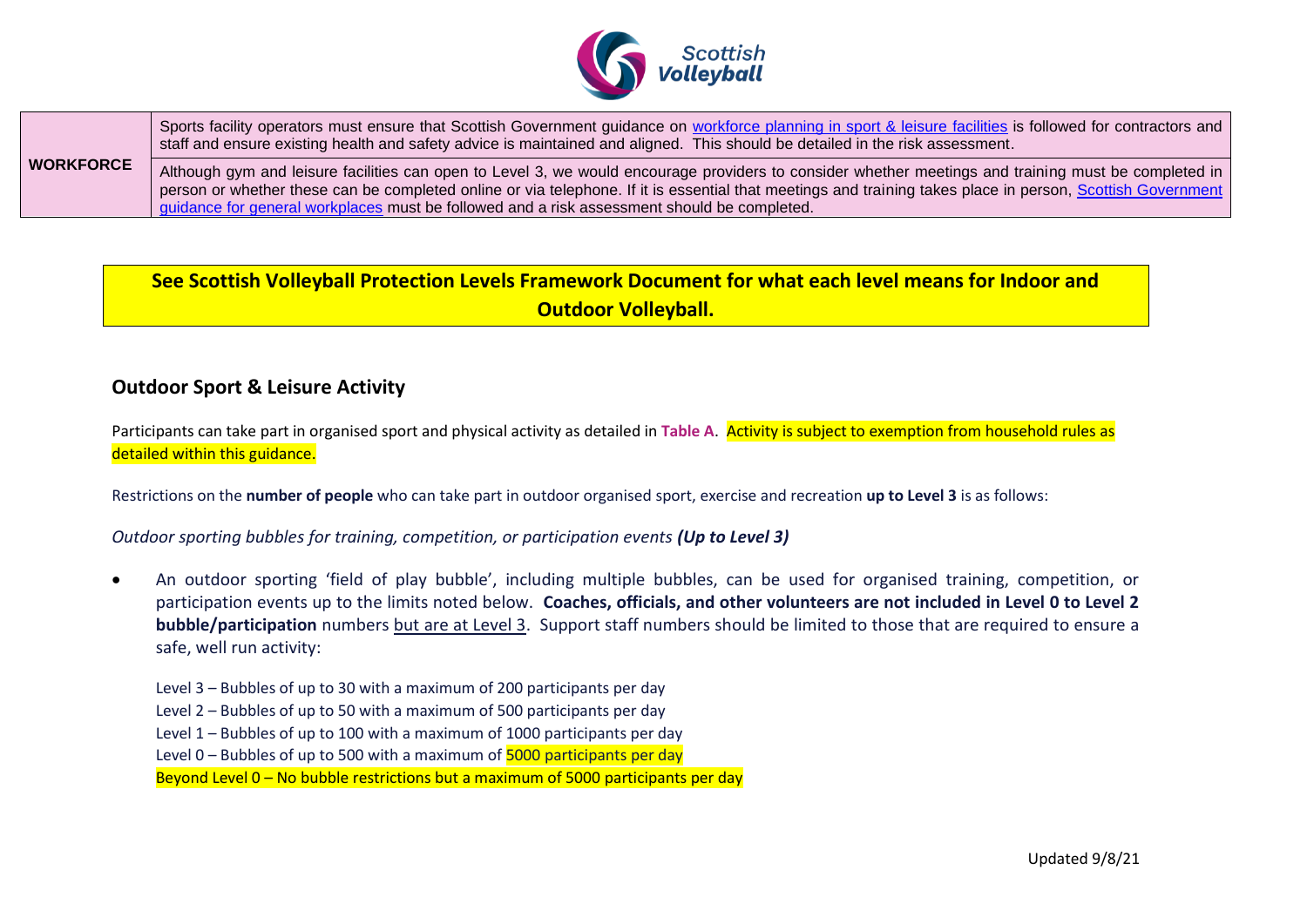

- When a local area is operating 'Beyond Level 0' it is recommended that 'Give people space' messaging should be promoted.
- Once an individual has completed their activity, they should immediately vacate the 'field of play' and are then subject to household rules.
- Operators and organisers should note that the situation around COVID-19 is fluid and activities may need to be cancelled at short notice should there be a change in local or national restrictions. In such circumstance's plans should be in place to notify participants of event cancellation and to ensure they do not attend the venue

#### *Outdoor sporting bubbles for localised training and competition (Level 4)*

- See **Table A** for updated information on Level 4 restrictions.
- See [Appendix 1](#page-15-0) for detailed information on Level 4 restrictions.

### **Coaching Outdoors - Levels (0-3)**

Coaches can run organised outdoor group training sessions in protection Levels 0-3 in line with maximum bubble sizes outlined in **Table A** or as agreed through approved [SGB Guidance](https://sportscotland.org.uk/covid-19/latest-sport-and-physical-activity-guidance/) and [Scottish Government \(COVID-19\): guidance on the opening of indoor and outdoor sport and leisure facilities.](http://www.gov.scot/publications/coronavirus-covid-19-guidance-on-sport-and-leisure-facilities) They should also ensure to follow specific guidance on sporting bubbles within this document.

- In addition, please see [Getting Coaches](http://www.sportscotland.org.uk/covid-19/getting-your-coaches-ready-for-sport/) Ready for Sport which provides a 4-stage approach/checklist to help coaches get ready for delivering sport and physical activity. It can be used as it is or amended to reflect the sport or delivery activity.
- Coaches operating within clubs and facilities should liaise with the relevant COVID Officer before undertaking coaching and all sporting or physical activity must adhere to operator and relevant [SGB Guidance.](https://sportscotland.org.uk/covid-19/latest-sport-and-physical-activity-guidance/)
- Coaches and others supporting organised sporting or physical activity should attempt to keep physically distant, but it is recognised that this will not always be possible to ensure the safety of participants. In such circumstances the responsible 'Covid Officer' should consider appropriate mitigating actions as part of the risk assessment.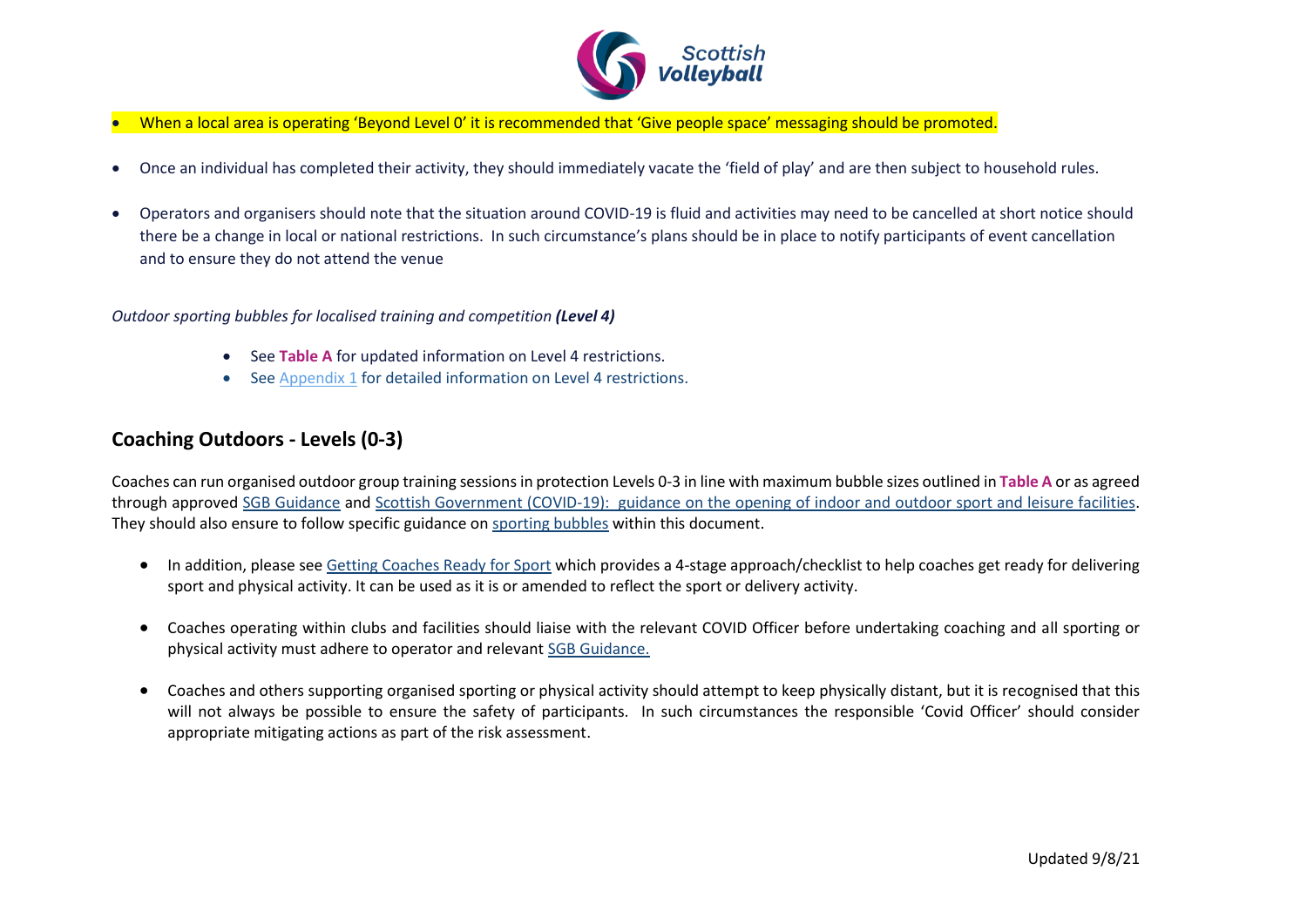

- Coaches should be aware that local restrictions may be in place for sport and physical activity, and this should be considered as part of risk assessment planning and will dictate what activity can be coached, indoors and outdoors and to whom. See **Table A** for further information about protection levels.
- Scottish Government [travel guidance](https://www.gov.scot/publications/coronavirus-covid-19-guidance-on-travel-and-transport/) provides exemptions for travel into and out of Level 3 and Level 4 local authority areas. This includes 'travel for work, or to provide voluntary or charitable services, but only where that cannot be done from your home'.
- Where paid/voluntary coaches or officials use the above exemption mitigating actions should be put in place to reduce risk to the coach, official and participants. This should be documented in the risk assessment.
- Coaches should consider the **needs of participants returning after recovering from COVID-19**. Participants should be able to confidentially disclose this, in a similar way to any other personal matter relevant to coached activity, so the coach can make suitable adjustments and allowances to the planned activity for the individual and check that input from a medical professional has been sought where appropriate.

## **Indoor Sport and Physical Activity**

- 1. Indoor sport and leisure facilities can open if Scottish Government [Coronavirus \(COVID-19\): Guidance for the opening of indoor and outdoor](http://www.gov.scot/publications/coronavirus-covid-19-guidance-on-sport-and-leisure-facilities)  sport [and leisure facilities](http://www.gov.scot/publications/coronavirus-covid-19-guidance-on-sport-and-leisure-facilities) is fully implemented.
- 2. Appropriate risk assessments and mitigating measures must be put in place to reduce risk and protect participants. For instance, consider physically distanced training, reducing numbers taking part and changing game formats or rules.
- 3. Participants should not congregate before or after an activity. Operators must ensure comprehensive mitigating actions are put in place and documented in their risk assessment to stop this happening. Consider staggering start/arrival times and any other relevant additional measures.
- 4. The number of participants allowed to take part in indoor sport or physical activity must be risk assessed by the operator following Scottish Government [Coronavirus \(COVID-19\): guidance on the opening of indoor and outdoor sport and leisure facilities](http://www.gov.scot/publications/coronavirus-covid-19-guidance-on-sport-and-leisure-facilities) and sport specific guidance below.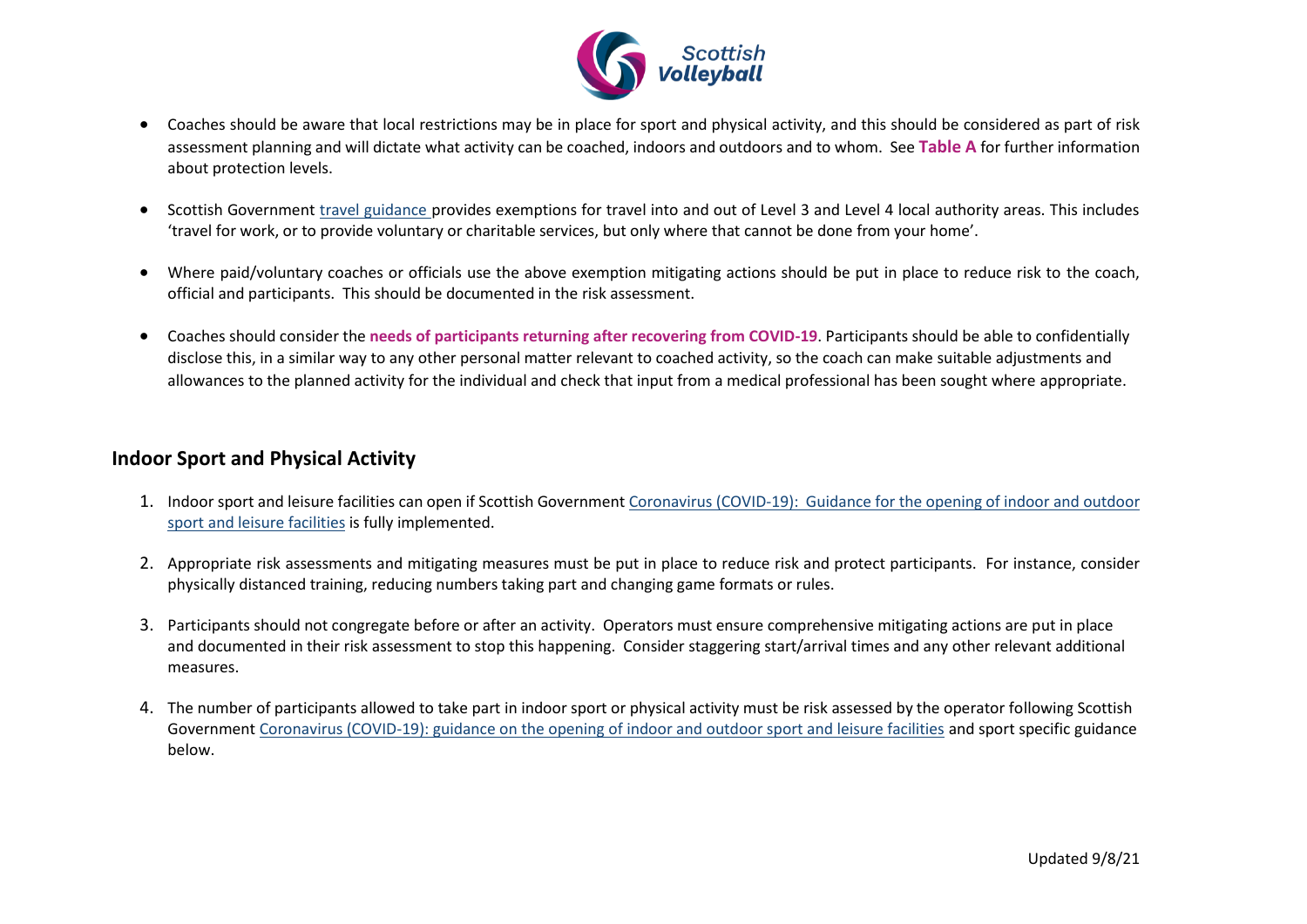

## **Coaching Indoors – Level (0-3)**

1. Coaches can take multiple indoor sessions **(where protection levels allow)** per day, however the number of participants allowed in each session will depend upon the Protection Level restrictions in place in the given location.

2. Face coverings must be worn out with activity, by coaches **when indoors**, except where an exemption applies. For instance:

• where an individual has a health condition or is disabled, including hidden disabilities, for example, autism, dementia or a learning disability.

or if there is a reasonable excuse not to wear a face covering such as:

- where there is difficulty in communicating with participants who may not be close by and safety is an issue i.e. in a swimming lesson. In such cases alternative measures should be considered such as use of a face visor.
- being physically active or exercising as part of the coached session.

Coaches should consider **the needs of participants returning after recovering from COVID-19**. Participants should be able to confidentially disclose this, in a similar way to any other personal matter relevant to coached activity, so the coach can make suitable adjustments and allowances to the planned activity for the individual and check that input from a medical professional has been sought where appropriate.

The priority should be on ensuring the safety of the coach and participants and minimising the risk of virus transmission before, during and after activity.

## **Sports Events & Competitions**

**Sports competition is defined as "**any amateur **participation sport, contest or race involving individual** participants or teams who regularly compete against opponents as part of an organised SGB, league, local authority or club activity."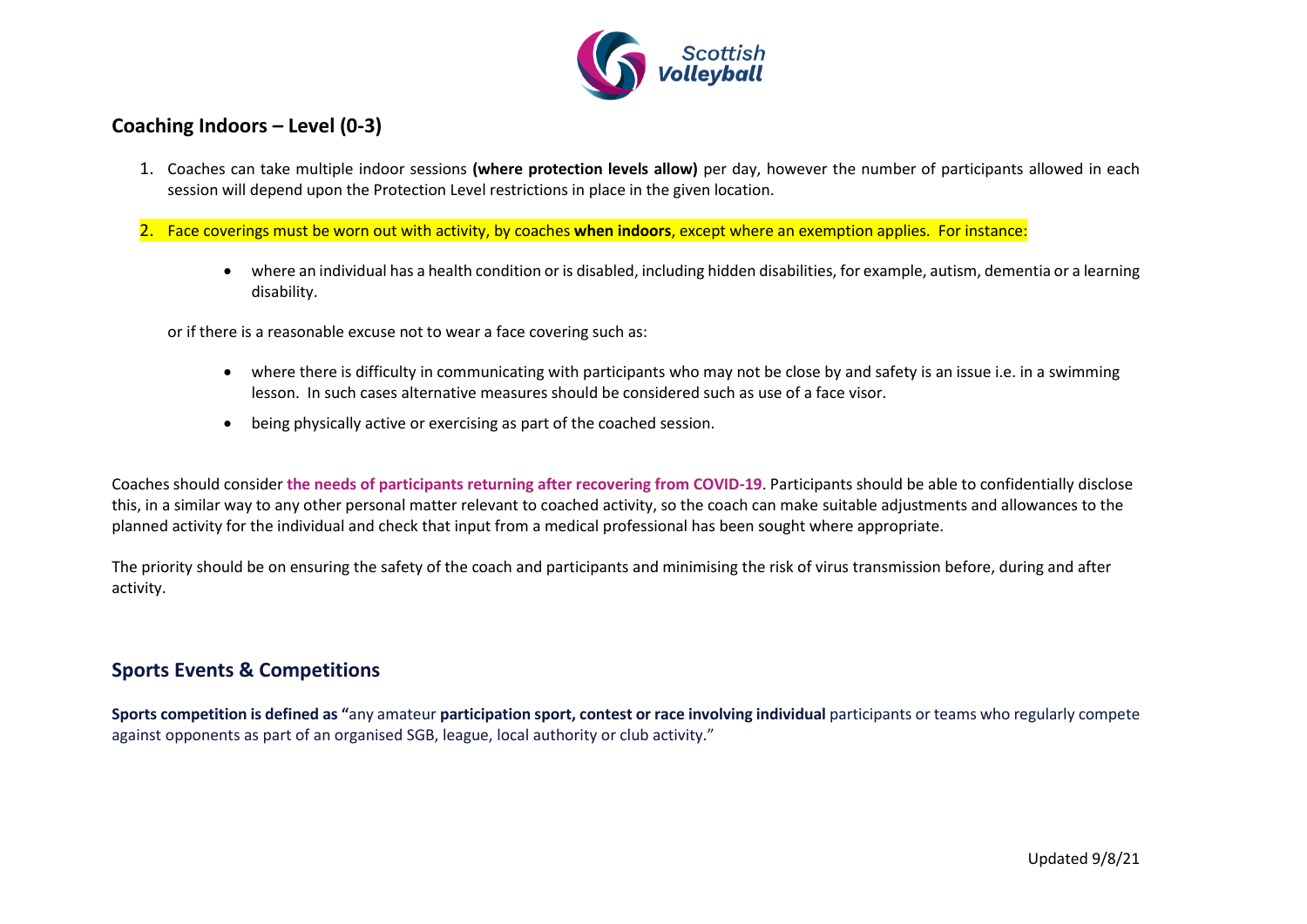

**Sports event** is defined as "an organised gathering or activity of limited duration that brings people together for the primary purpose of **participating in the one-off sporting activity such as a marathon, triathlon etc."** For the benefit of this guidance professional sport with spectators is regarded as a sports event not competition.

#### **Sport Competition**

- 1 Organised sport competition can take place if guidance within this document is followed and subject to appropriate risk assessment and oversight by the designated Covid Officer.
- 2 The maximum number of participants allowed to take part in a sport competition should be no more than:
	- 2.1 **Outdoors**: Agreed bubble/daily participation numbers, by Level, as outlined in Table A.
	- 2.2 **Indoors**: Risk assessed maximum numbers following Scottish Government guidance o[n the opening of indoor and outdoor sport](http://www.gov.scot/publications/coronavirus-covid-19-guidance-on-sport-and-leisure-facilities)  [and leisure facilities](http://www.gov.scot/publications/coronavirus-covid-19-guidance-on-sport-and-leisure-facilities)
- 3 Operators and organisers should where relevant, as part of their risk assessment, consult with and obtain agreement from those bodies that they would normally require agreement from to run the competition. Where the competition would require a licence from the local authority under existing Civic Government legislation, this must include agreement from local Environmental Health Officers. Other bodies depending on the type, location, and scale of the event, may include the landowner, Community Council, the transport police, or other body responsible for the safety of the public.

**Spectators** are permitted under the following circumstances:

1 '**Beyond Level 0' a maximum of 5000 people outdoors and 2000 people indoors** can spectate subject to the organiser following [Scottish Government Coronavirus \(COVID-19\): events sector guidance](http://www.gov.scot/publications/coronavirus-covid-19-events-sector-guidance) and obtaining relevant permissions, where they normally would be required to do so.

Any increase in these numbers must be agreed directly with the appropriate local authority prior to the competition going ahead.

- 2 where supervising a child and/or vulnerable person.
- 3 where local area protection levels apply and a competition or event is organised and takes place at premises whose **entrances and exits are controlled (indoors and outdoors) for the purpose of crowd and capacity management** in line wit[h Scottish Government \(COVID-](http://www.gov.scot/publications/coronavirus-covid-19-events-sector-guidance)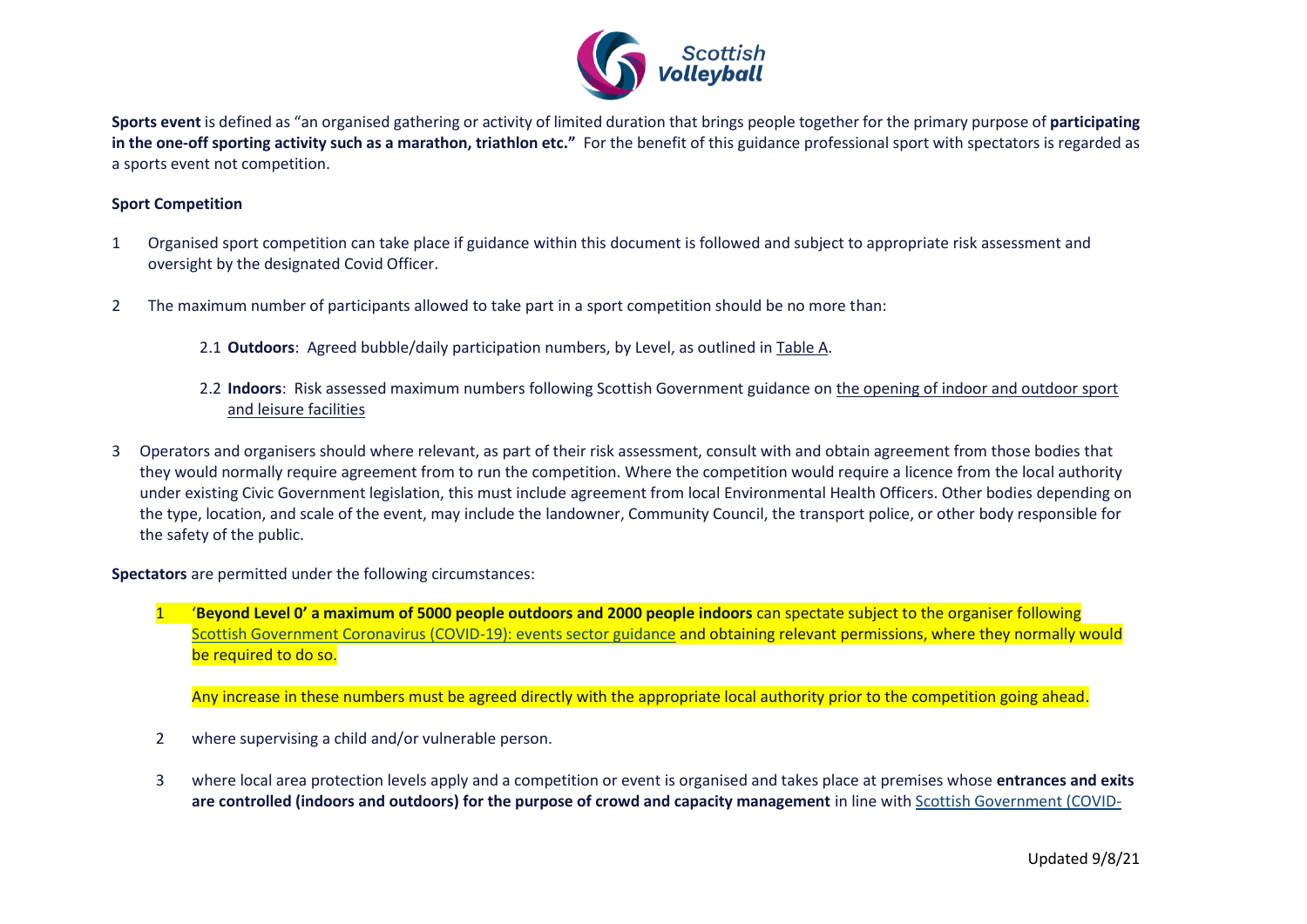

[19\): events sector guidance](http://www.gov.scot/publications/coronavirus-covid-19-events-sector-guidance) and [\(COVID-19\): calculating physical distancing capacity in public settings.](https://www.gov.scot/publications/coronavirus-covid-19-supporting-safer-capacity-in-public-settings-and-events/)

It is recognised that it may not always be possible to prevent people from spectating [at a competition or event] in a **public space such as a park**. In such circumstances, the organisers are required to **consider mitigating measures as part of their risk assessment/management plan** with an emphasis on discouraging, where possible, informal spectating. Any such measures should be clearly communicated by the organiser prior to the competition or event which may include, amongst other things, the displaying of notices around the venue to remind the public to follow Scottish Government guidance.

For clarity, where informal spectating does take place organisers are not expected to enforce government guidance on members of the public in places not under their control.

#### **Sports Events**

Sports events can take place subject to appropriate Scottish Government guidance being followed. Further information is available on the **sport**scotland website here: [Event information.](https://sportscotland.org.uk/covid-19/return-to-competitions-and-events/)

## **Volleyball Specific Guidance**

### **Outdoor Volleyball Specific Guidance**

• Children **(aged up to 17 years)**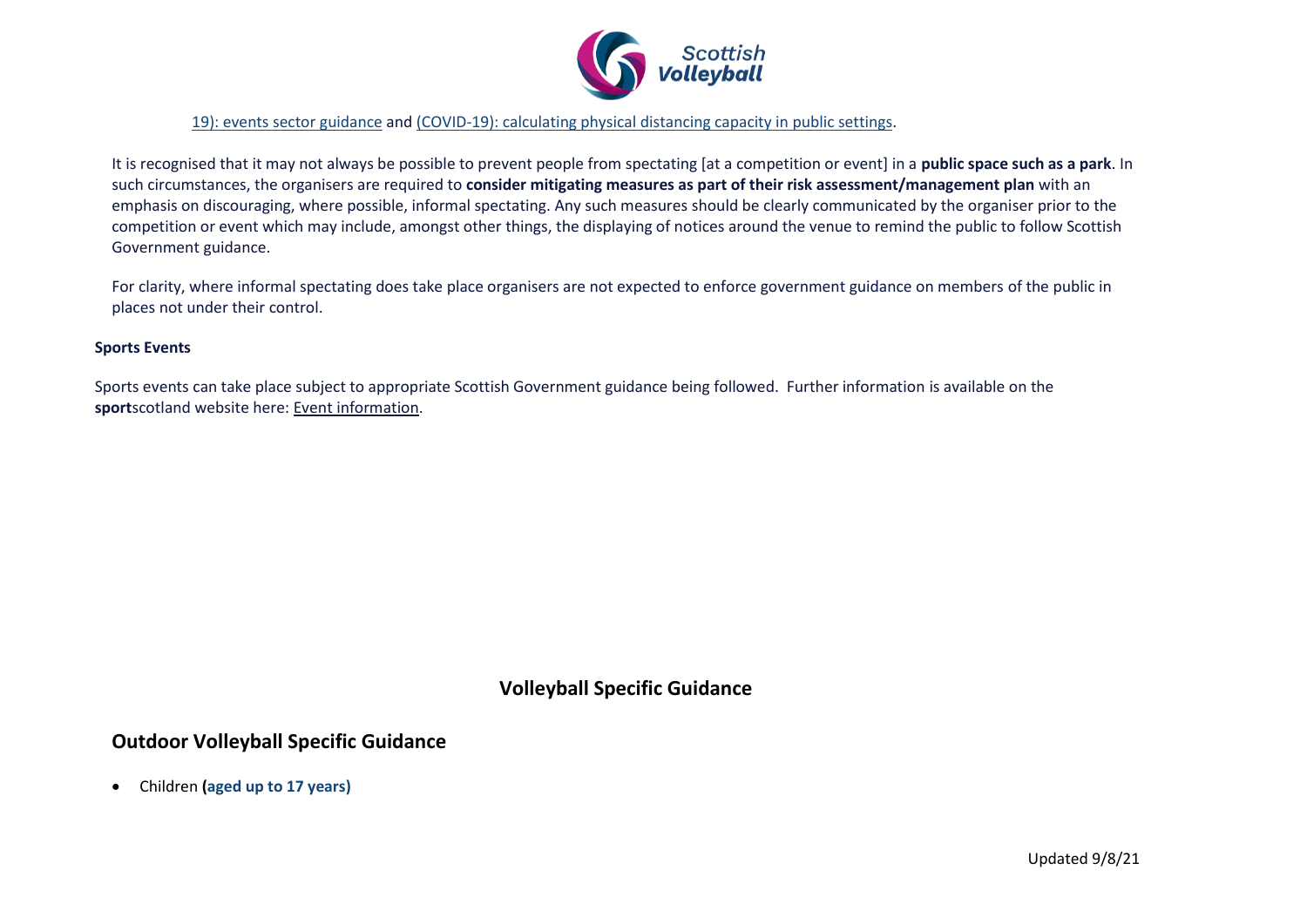

- 1. People under the age of 18 years can participate in **outdoor organised** volleyball activity **without the need to maintain physical distance** during play.
- 2. Organised outdoor group activity (see 'Outdoor Sporting Bubbles' section above for maximum numbers permitted in each Protection Level) can take place.
- Adults **(aged 18 years or over)**
	- 1 Adults (aged 18 and over) can participate in **outdoor organised** volleyball activity **without the need to maintain physical distance** during play.
	- 2 Organised outdoor group activity can take place for adults. (See '*Outdoor Sporting Bubbles'* section above for maximum numbers permitted in each Protection Level.)

In Beyond Level 0, there are **no bubble restrictions for outdoor sport.**

For full details on how to keep your outdoor activity space safe, please refer to our detailed 'Play it Safe' guidance document [for outdoor volleyball.](https://www.scottishvolleyball.org/wp-content/uploads/2020/12/SVA-COVID-19-Exit-Strategy-OUTDOOR-December-2020-FINAL.pdf)

### **Indoor Volleyball Specific Guidance**

In areas where 'Beyond Level 0' restrictions apply, a return to '**normal facility occupancy levels'** is permitted with a focus on **good ventilation** and a '**give people space**' messaging.

• Children **(aged up to 17 years)**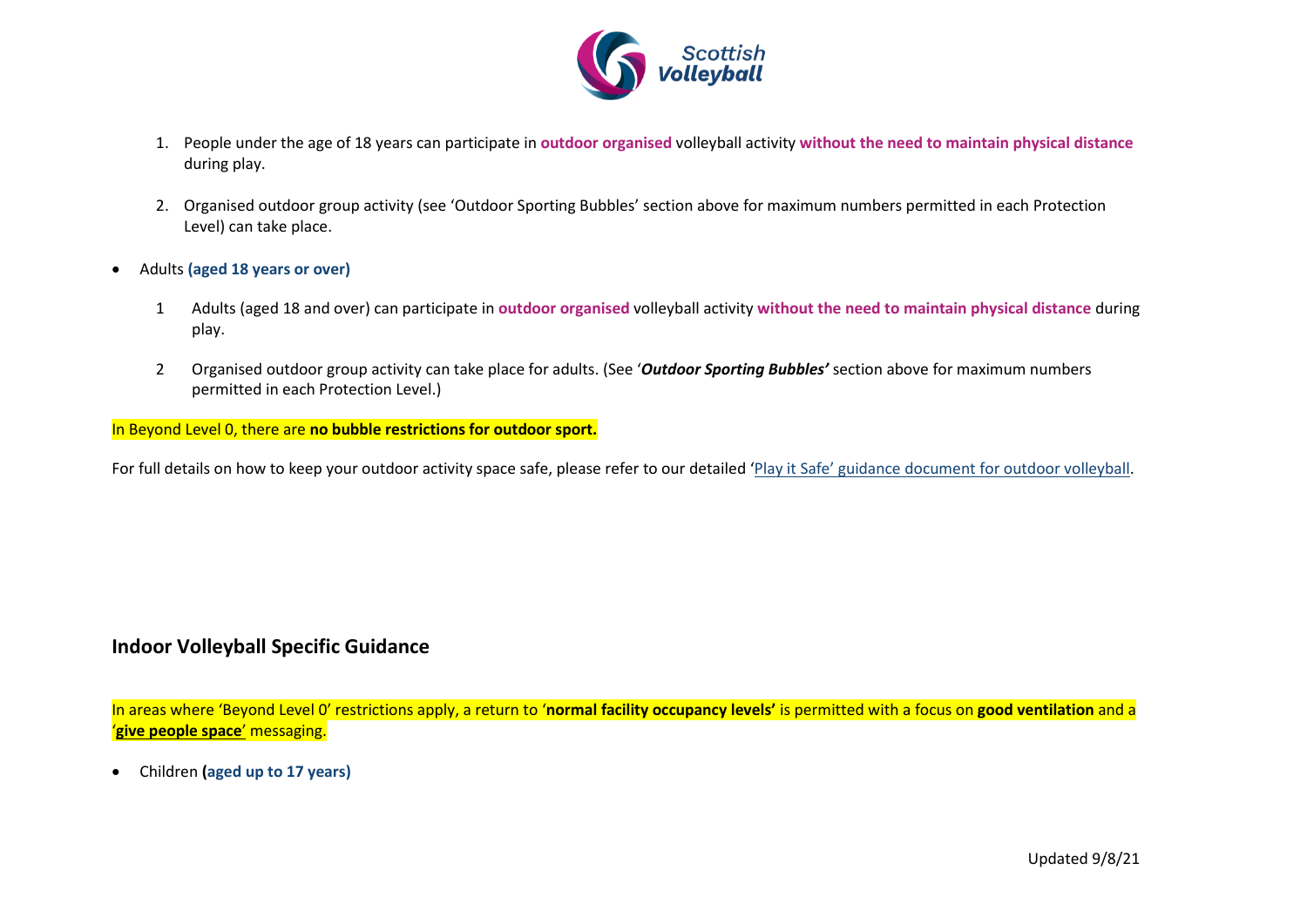

- 1. People under the age of 18 years can participate in **indoor organised group** volleyball activity **without the need to maintain physical distance** during play.
- 2. See Table 2 and Table 3 below for indicative numbers per court/session for areas in 'Beyond Level O' depending on the size of the space.
- Adults **(aged 18 years or over)**

In 'Beyond Level 0' areas, Adults aged 18 and over **can take part in indoor group volleyball sessions.** 

Guidance on the recommended **maximum numbers of adults** permitted for **indoor group training** for 'Beyond Level 0', to allow for '*giving people space'* can be found below.

### *Table 2: Number of players recommended per court at one time;*

| <b>Court Size</b><br>[Badminton or 6v6/9x18m] | Maximum number of people aged 17 and<br>under, per court | Maximum number of people aged 18 and<br>over, per court |  |
|-----------------------------------------------|----------------------------------------------------------|---------------------------------------------------------|--|
| <b>Badminton Court (long net)</b>             | 8(4v4)                                                   | 8(4v4)                                                  |  |
| 6v6 Court (9x18m)                             | 12 (6v6)                                                 | 12 (6v6)                                                |  |

Scottish Volleyball recommends the following maximum number of people **per indoor hall/session**, taking hall size (per number of badminton courts) and age of participant into consideration:

*Table 3: Number of Players recommended per session – dependent on hall size*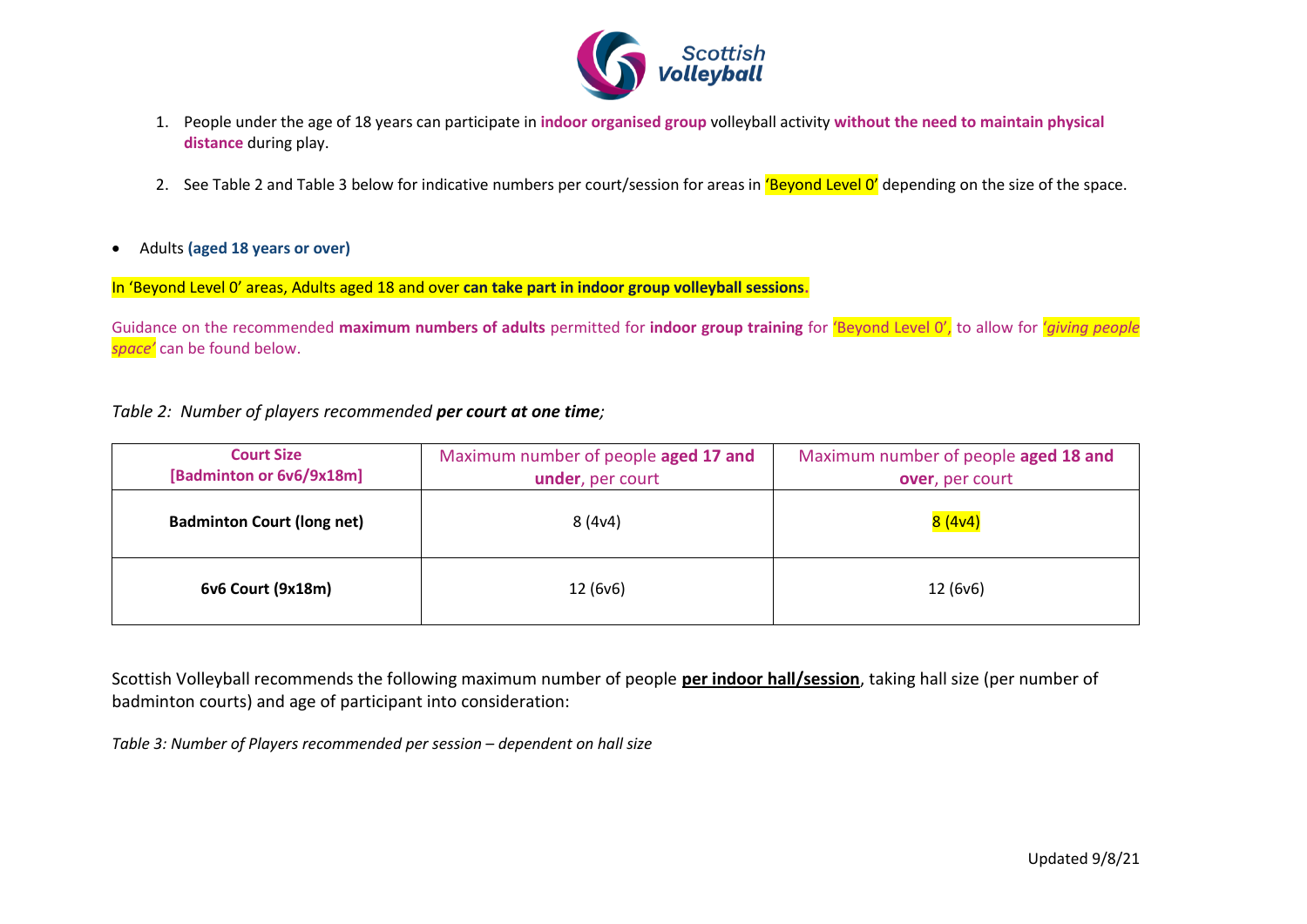

| <b>Hall Size</b><br>(Per Badminton Courts) | Maximum number of people aged 17 and under,<br>taking part at any one time<br>(Maximum number does NOT include coaches) | Maximum number of people aged 18 and over, taking part.<br>(Maximum number does NOT include coaches) |  |
|--------------------------------------------|-------------------------------------------------------------------------------------------------------------------------|------------------------------------------------------------------------------------------------------|--|
| 4 badminton courts                         | Maximum 'normal facility occupancy'                                                                                     | Maximum 'normal facility occupancy'                                                                  |  |
| 5 badminton courts                         | Maximum 'Normal facility occupancy'                                                                                     | Maximum 'normal facility occupancy'                                                                  |  |

Please note these are recommended numbers only. Please always risk assess your space and determine what is right for your sessions with a focus on the principle of '**give people space'**.

Please also make sure your club finds out what the '*normal facility occupancy*' is for the halls you are using.

For full details on how to keep your indoor activity space safe, please refer to our detailed 'Play [it Safe' guidance document for indoor volleyball.](https://www.scottishvolleyball.org/wp-content/uploads/2020/12/SVA-COVID-19-Exit-Strategy-INDOOR-December-2020-FINAL.pdf) 

### **Travel Guidance for Sport and Recreation**

Travel guidance outlined by the Scottish Government should always be followed. Further information on what travel is permitted is available at [Coronavirus \(COVID-19\): guidance on travel and transport.](https://www.gov.scot/publications/coronavirus-covid-19-guidance-on-travel-and-transport/)

Information for each local government area, including any applicable level, is available at [Coronavirus: local protection](http://www.gov.scot/publications/coronavirus-covid-19-protection-levels) levels including a post code checker.

You should avoid car sharing with anyone from another household unless you deem it to be necessary. If individuals or groups do car share then they should follow [Transport Scotland: advice on how to travel safely](https://www.transport.gov.scot/coronavirus-covid-19/advice-on-how-to-travel-safely/#section-63888) and put in place appropriate risk assessment and mitigations.

When a participant travels out with their local government area, they should follow the travel guidance detailed below. No domestic travel restrictions apply to local areas 'Beyond Level 0'.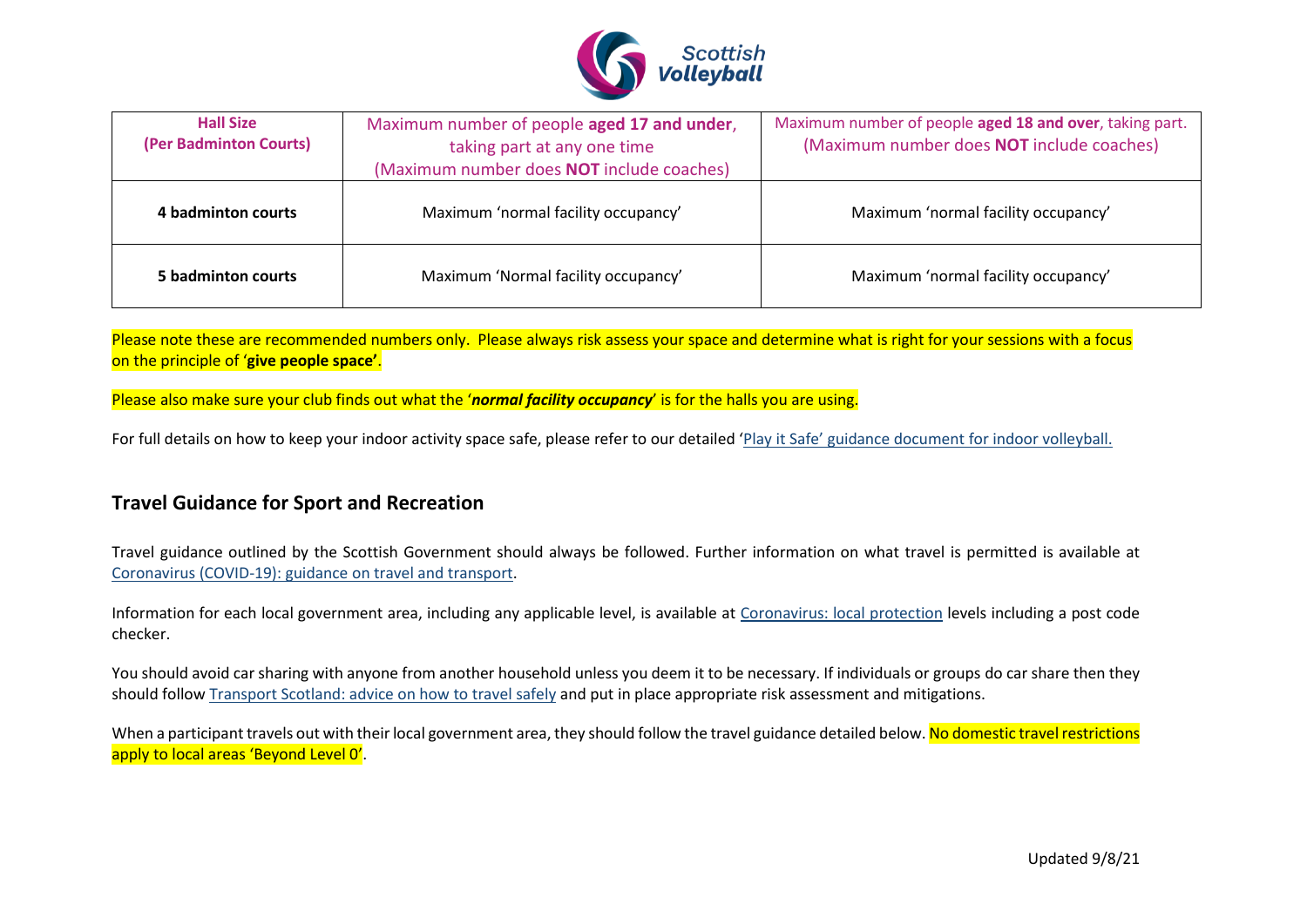

- Children & Young People **(17 years or under)**
	- 1. Participants aged *17 years or under* can travel to and from **Level 0, 1, 2 and 3 areas** to take part in organised sport, training, and competition.
	- 2. Children and young people can also travel to and from a Level 4 area, if for example, they belong to a club which is outside their own local government area. This flexibility is to allow children and young people to take part in sport or organised activity, but **they should travel no further than they need to**. If attending a sport/activity in a Level 3 area or below, Level 4 guidance will apply to the whole activity e.g., 12 to 17-year-old outdoor activity should be restricted to noncontact and include a maximum of 15 participants.
	- 3. Children and young people living in a Level 3 or 4 area can also travel out with their local government area to take part in informal exercise such as walking, running or cycling. Such activity should follow [Scottish Government 'local protection levels' guidance.](https://www.gov.scot/publications/coronavirus-covid-19-protection-levels/pages/protection-levels-by-area/)
- Adults **(18 years or over)**
	- 1. Participants aged *18 years or over* can travel to and from a Level 0, 1 and 2 area to take part in organised sport, physical activity, training and competition. They should not travel to a Level 3 or 4 area.
	- 2. Adults living in a Level 3 area should only travel locally or to another Level 3 area to take part in organised sport or physical activity as outlined in Table 4.
	- 3. Adults living in a Level 4 area should only travel locally to take to take part in organised sport or physical activity.
	- 4. Adults living in a Level 3 or Level 4 area can also travel out with their local government area to take part in informal exercise such as walking, cycling, golf or running. Such activity should follow [Scottish Government 'local protection levels' guidance.](https://www.gov.scot/publications/coronavirus-covid-19-stay-at-home-guidance/)

### **Table 4: Travel Summary (Organised sport and physical activity)**

| Age Group | Level 0 | Level 1 | Level 2 | Level 3 | Level 4 |
|-----------|---------|---------|---------|---------|---------|
|           |         |         |         |         |         |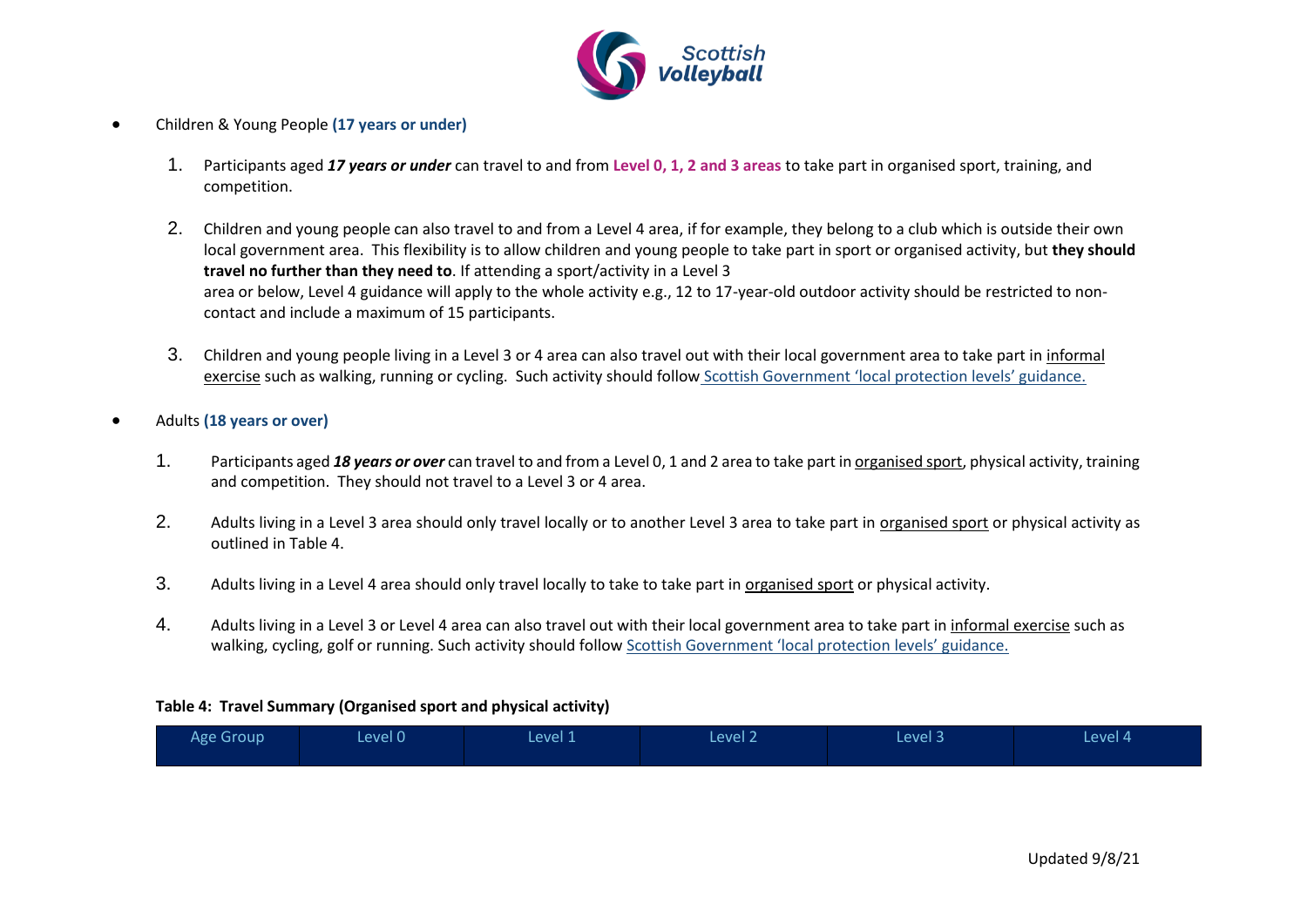

| U18s         |  |                   |                   |
|--------------|--|-------------------|-------------------|
| 18+ (Adults) |  | Local Travel Only | Local Travel Only |

• You should avoid car sharing with anyone from another household unless you deem it to be necessary. If individuals or groups do car share then they should follo[w Transport Scotland: advice on how to travel safely](http://www.transport.gov.scot/coronavirus-covid-19/transport-transition-plan/advice-on-how-to-travel-safely/#section-63888) and put in place appropriate risk assessment and mitigations.

## **Health, Safety & Hygiene**

As restrictions are eased, the emphasis will continue to be on personal responsibility, good practice and informed judgement.

The latest information on Coronavirus in Scotland can be accessed on the Scottish Government website at [Coronavirus in Scotland.](https://www.gov.scot/coronavirus-covid-19/) Operators and participants should however continue to:

- maintain and promote good ventilation. Further information is available at Scottish Government Coronavirus (COVID-19): ventilation [guidance](https://www.gov.scot/publications/coronavirus-covid-19-ventilation-guidance/pages/non-domestic-or-commercial-settings/)
- wear face coverings in indoor sport and leisure facilities when not taking part in physical activity. use good hand and respiratory hygiene and surface cleaning
- stay at home and book a test if you develop coronavirus symptoms
- work from home where possible and appropriate
- apply and adhere to 'give people space' messaging

### **Test and Protect**

[Test and Protect](https://www.nhsinform.scot/campaigns/test-and-protect) is Scotland's way of putting into practice NHS Scotland's test, trace, isolate and support strategy.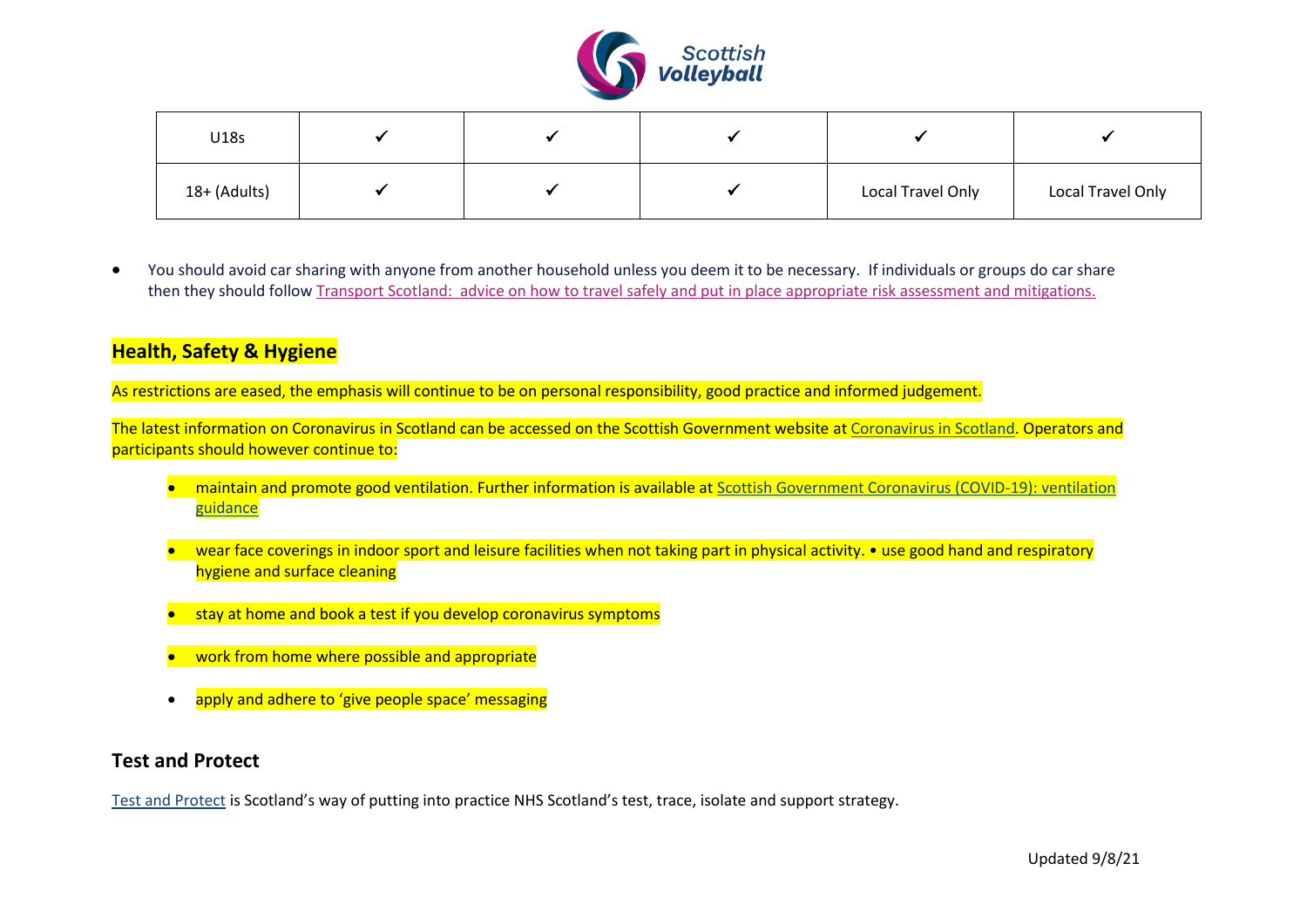

Containing outbreaks early is crucial to reduce the spread of COVID-19, protect the NHS and save lives, and avoid the reintroduction of social and economic lockdown. This will support the country to return to, and maintain, a more normal way of life.

Changes come into force in Scotland from **9 August 2021** for close contacts of those testing positive for Covid-19. Those with symptoms or testing positive will still be required to self-isolate. Close contacts aged 18 years or older who have been double vaccinated more than 14 days prior and with no symptoms will be able to get a PCR test and end self-isolation if the result is negative.

Those aged 5-17 years of age will also be able to take a PCR test and end self-isolation (without being double vaccinated) if the test result is negative.

This approach will be encouraged but not required for children under 5 years.

### **Elite Sports**

Those involved in our Elite beach volleyball programme should continue to follow the Scottish Volleyball Elite guidance, in line with strict COVIDsecure protocols that have been approved by **sport**scotland and the Scottish Government.

### **Overview**

Please note **Information in this document supersedes any information within our previous Play It Safe guidance**.

## <span id="page-15-0"></span>**APPENDIX 1: Level 4 Guidance**

### **Introduction**

- .1 The guidance within this appendix is applicable to sport and physical activity facilities and activities where Scottish Government have identified the requirement for **Level 4** restrictions to be applied.
- .2 This guidance is not applicable to professional or performance sports activity which is approved through the [Resumption of Performance Sport](https://sportscotland.org.uk/covid-19/resumption-of-performance-sport-guidance/) process by Scottish Government or **sport**scotland.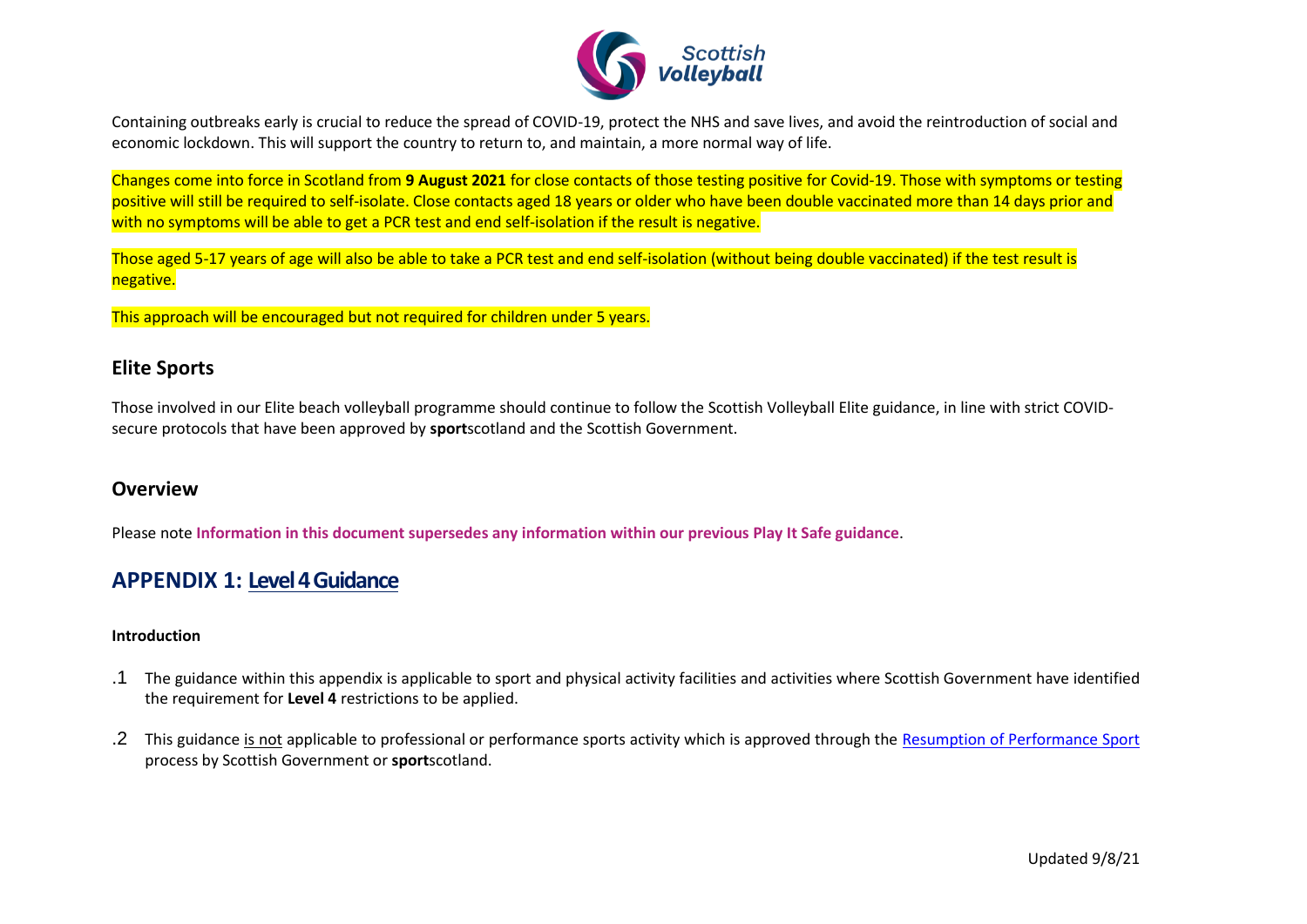

- .3 The information outlined below should be used in conjunction with, and where appropriate supersede, the 'Return to sport and physical activity guidance' to inform the development of sport specific information which will be shared with participants, clubs, local authorities/trusts, third sector and other sports facility operators within Level 4 areas.
- .4 It is the responsibility of the relevant facility operator/COVID officer to ensure that full risk assessments, processes and mitigating actions are in place before any sport or leisure activity takes place and to check if the activity is in an area which is subject to additional Scottish Government localised measures and restrictions.
- .5 Where a local outbreak has been reported, sports facility operators and deliverers should review their facility/operational risk assessment and consider if additional mitigating actions should be put in place to reduce risk. This may, for example, include suspending activity, enhancing hygiene and physical distancing measures, or introducing additional activity restrictions.
- .6 Scottish Government may update or change Levels and restrictions at any time, including the local areas subject to them. Therefore COVID officers should regularly chec[k Coronavirus \(COVID-19\): Local Protection Levels.](http://www.gov.scot/publications/coronavirus-covid-19-local-measures/)

### **Travel Restrictions in Level 4 areas**

7 Those living in a Level 4 local authority area can travel out with that area to undertake informal outdoor exercise and recreation including walking, cycling, golf or running, as long as they abide by the rules on meeting other households.

- 8 Children and young people may travel to and from a Level 4 area, if for example, they belong to a club which is outside their own local government area.
	- 8.1 This flexibility is to allow children and young people to take part in sport or organised activity, but they should travel no further than they need to.
	- 8.2 If attending a sport/activity in a Level 3 area or below, Level 4 guidance will apply to the whole activity e.g. 12 to 17-year-old outdoor activity should be restricted to non-contact and include a maximum of 15 participants.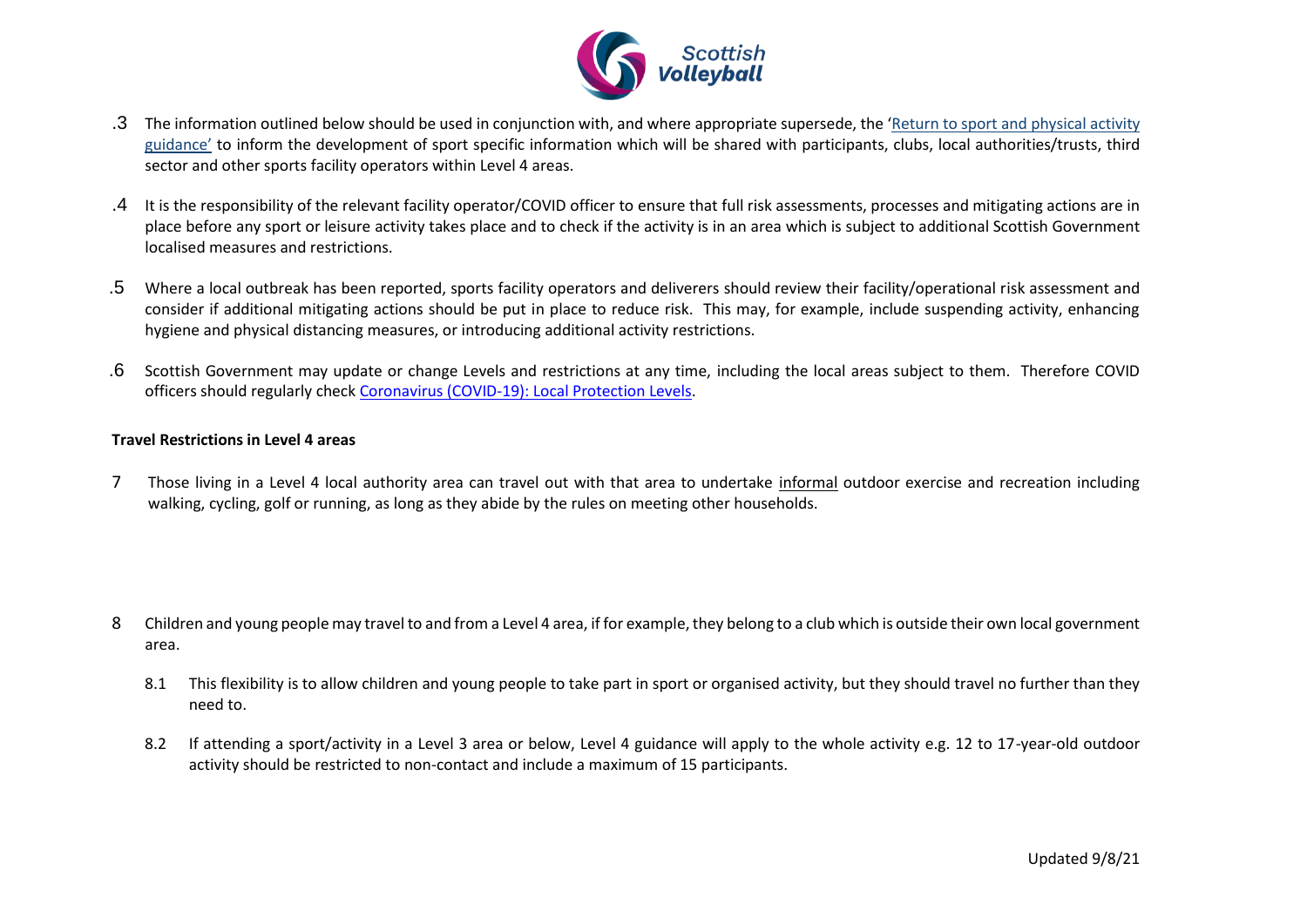

- 9 Adults living in a Level 4 local authority area may travel within, but not outwith, that area to take part in organised sport.
- 10 Travel exemptions are applicable for essential animal welfare reasons, such as exercising or feeding a horse or going to a vet.
- 11 When taking part in informal exercise or recreation participants should at all times follo[w Scottish Government Levels guidance.](https://www.gov.scot/publications/coronavirus-covid-19-stay-at-home-guidance/)

#### **Outdoor Sport & Leisure Activity**

- 12 Operators in Level 4 areas may continue to open outdoor sports areas, courts, pitches and facilities (with the exception of ski centres/resorts) if documented risk assessments are undertaken and all appropriate mitigating actions including the guidance herein is put in place to ensure the safety of participants, staff and volunteers. Please also refer to additional guidance produced by **sport**scotland at[: Getting Your Facilities Fit](http://www.sportscotland.org.uk/covid-19/getting-your-facilities-fit-for-sport/)  [for Sport.](http://www.sportscotland.org.uk/covid-19/getting-your-facilities-fit-for-sport/)
- 13 Restrictions on participants taking part in outdoor organised sport, exercise and recreation in Level 4 is as follows.
- 14 Children (aged up to 11 years)
	- 14.1 Children can take part in outdoor contact and non-contact organised sport including training, group exercise and competition within their usual club or facility environment. Inter club competition should not take place.
	- 14.2 An outdoor sporting 'field of play bubble' can consist of up to 30 children, coaches, and officials at any one time.
- 15 Young People (aged 12-17 years)
	- 1. Young people can take part in outdoor non-contact organised sport and physical activity including training, group exercise and competition within their usual club or facility environment. Inter club competition should not take place.
	- 2. An outdoor sporting 'field of play bubble' can consist of up to 15 young people, coaches, and officials at any one time.
- 16 Adults (aged 18 years or over)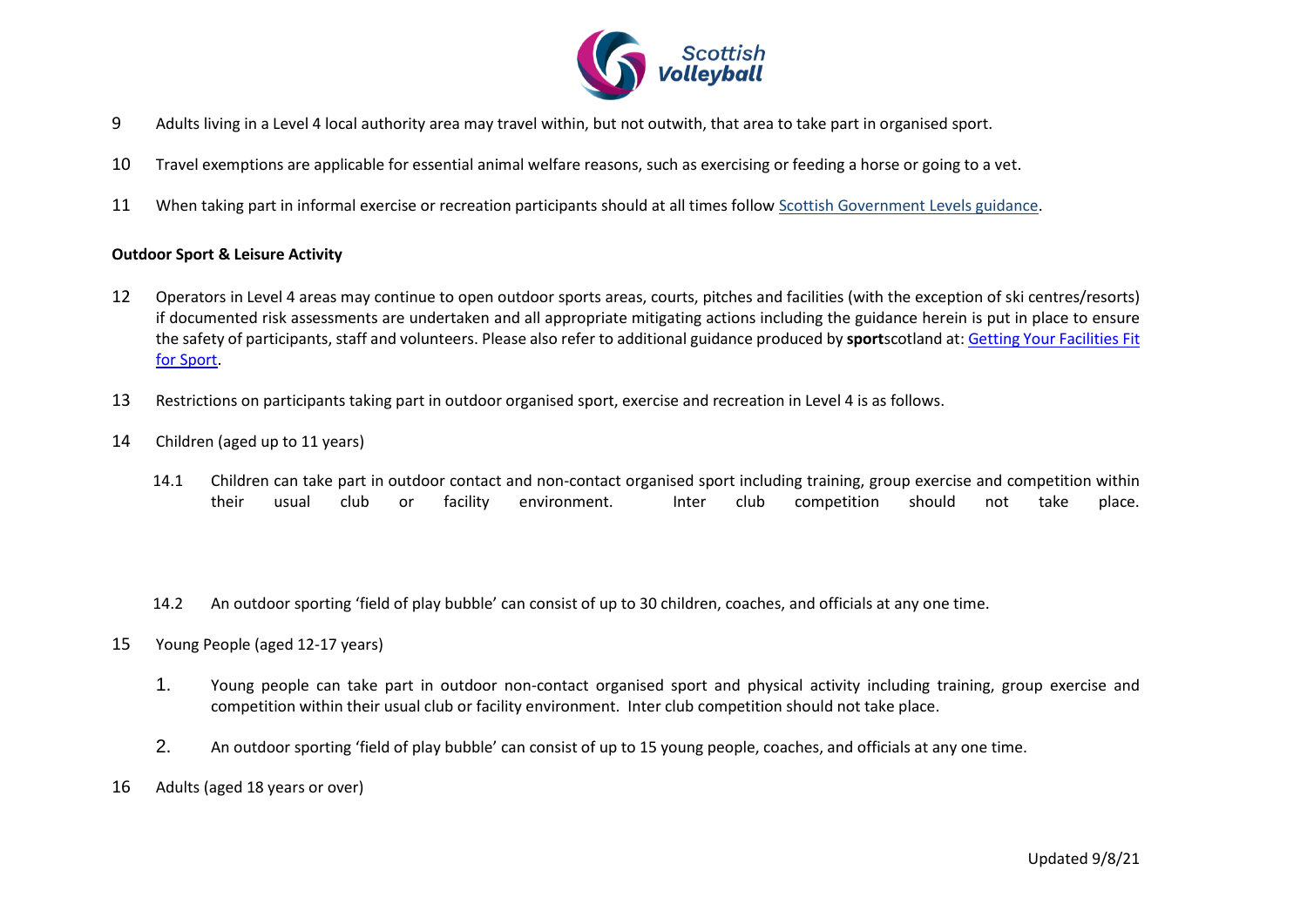

- 1. Adults can take part in outdoor non-contact organised sport including training, group exercise, aerobics, fitness classes and competition within their normal club or facility environment.
- 2. An outdoor sporting 'field of play bubble' for adults can consist of up to 15 people, including coaches, and officials at any one time. Physical distancing should always be maintained.
- 17 Where there are multiple bubbles operating at the same venue these must be risk assessed to ensure there can be no mixing of participants before, during or after the activity. Specific mitigations could include staggered start times, limiting car parking or controlling access / egress points.

#### **Indoor Sport & Leisure Facilities**

- 18 Indoor sport and leisure facilities including club houses, changing rooms and activity areas should remain closed at Level 4. Exemptions are noted below.
- 19 Public Toilets
	- 19.1 Operators may open indoor toilets for public use if they follow Scottish Government [Opening Public Toilets Guidelines.](https://protect-eu.mimecast.com/s/aBXuCNx63fxoygsmfSPz?domain=gov.scot/)
	- 19.2 Public toilets are defined as any toilets accessible to the public. The opening of toilets should be accompanied by local risk assessment, and control measures should be proactively monitored by operators.
	- 19.3 All appropriate cleaning procedures and equipment/disinfectant should be provided as per Health Protection Scotland guidance.
- 20 Storage Areas & Lockers
	- 20.1 One off access to storage areas and locker rooms is permitted to retrieve personal equipment which is essential for an activity to be undertaken. Personal equipment should not be returned to these areas.
	- 20.2 Where equipment cannot reasonably be taken home and is stored on site, such as kayaks, boats etc, access to retrieve and return such equipment to storage areas is allowed if appropriate risk assessments are undertaken.
	- 20.3 Risk assessments should include mitigating actions to reduce the risk of virus transmission such as individual access, booking slots and cleaning/hygiene protocols.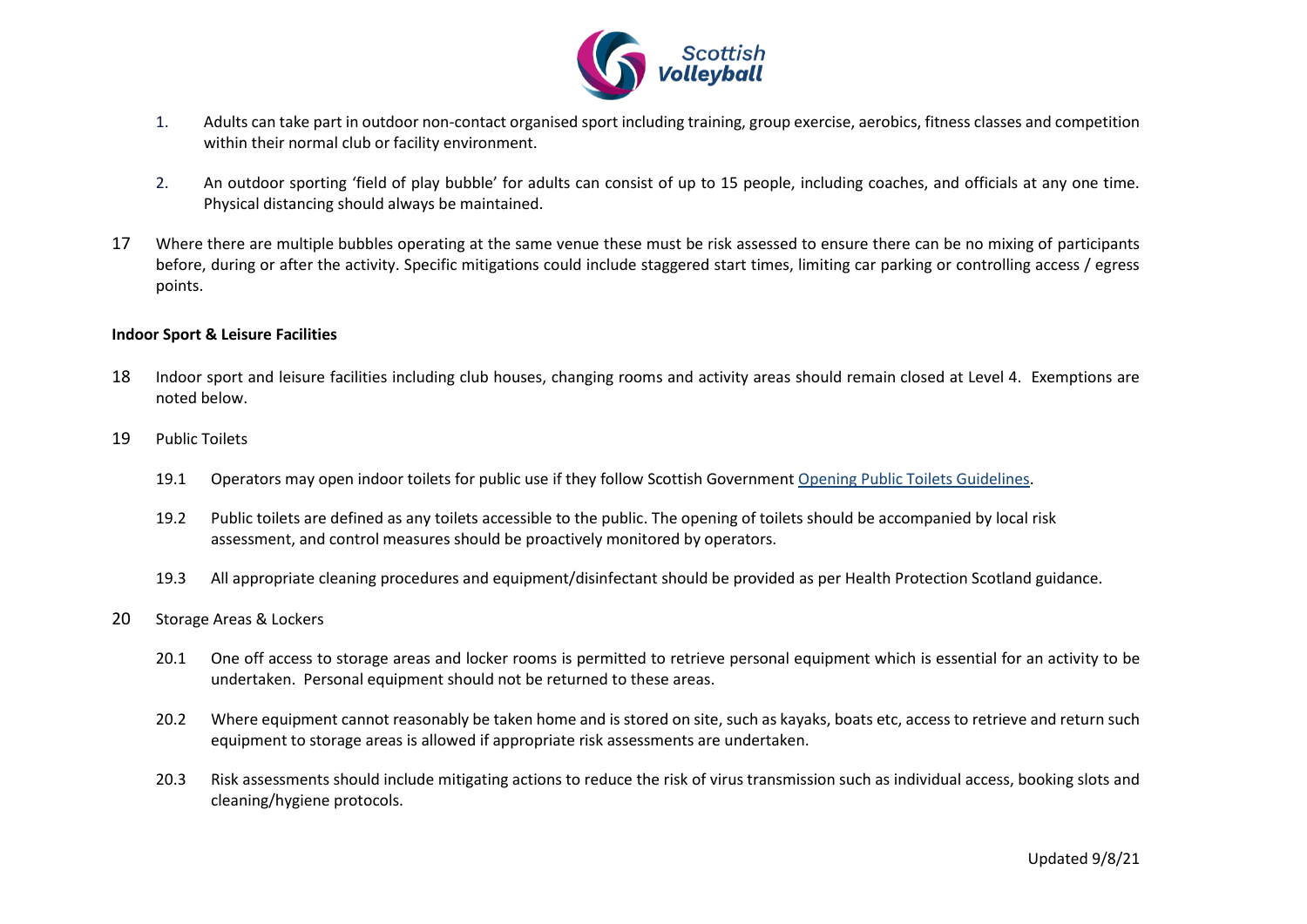

### 21 Access to outdoor facilities

Where external access to outdoor sports facilities is not possible, access through an indoor area can be provided if suitable risk assessments and safety measures are put in place. These should include restricting access to one person at a time, ideally with a one-way system in operation, and no contact with hard surfaces such as door handles. Persons moving through the area should not stop or congregate at any time.

#### **Hospitality**

22 Additional restrictions are in place for hospitality businesses with Level 4 areas subject to bar and café closures. Sports facility operators providing catering or bar services should refer to Scottish Government guidance for applicable guidance including takeaway services. [Coronavirus \(COVID-19\): tourism and hospitality sector guidance.](http://www.gov.scot/publications/coronavirus-covid-19-tourism-and-hospitality-sector-guidance/pages/hospitality-statutory-guidance/) 

#### **Retail**

23 Retail units operated by sports facility operators in Level 4 areas should follow Scottish Government [Retail Sector Guidance.](http://www.gov.scot/publications/coronavirus-covid-19-retail-sector-guidance/)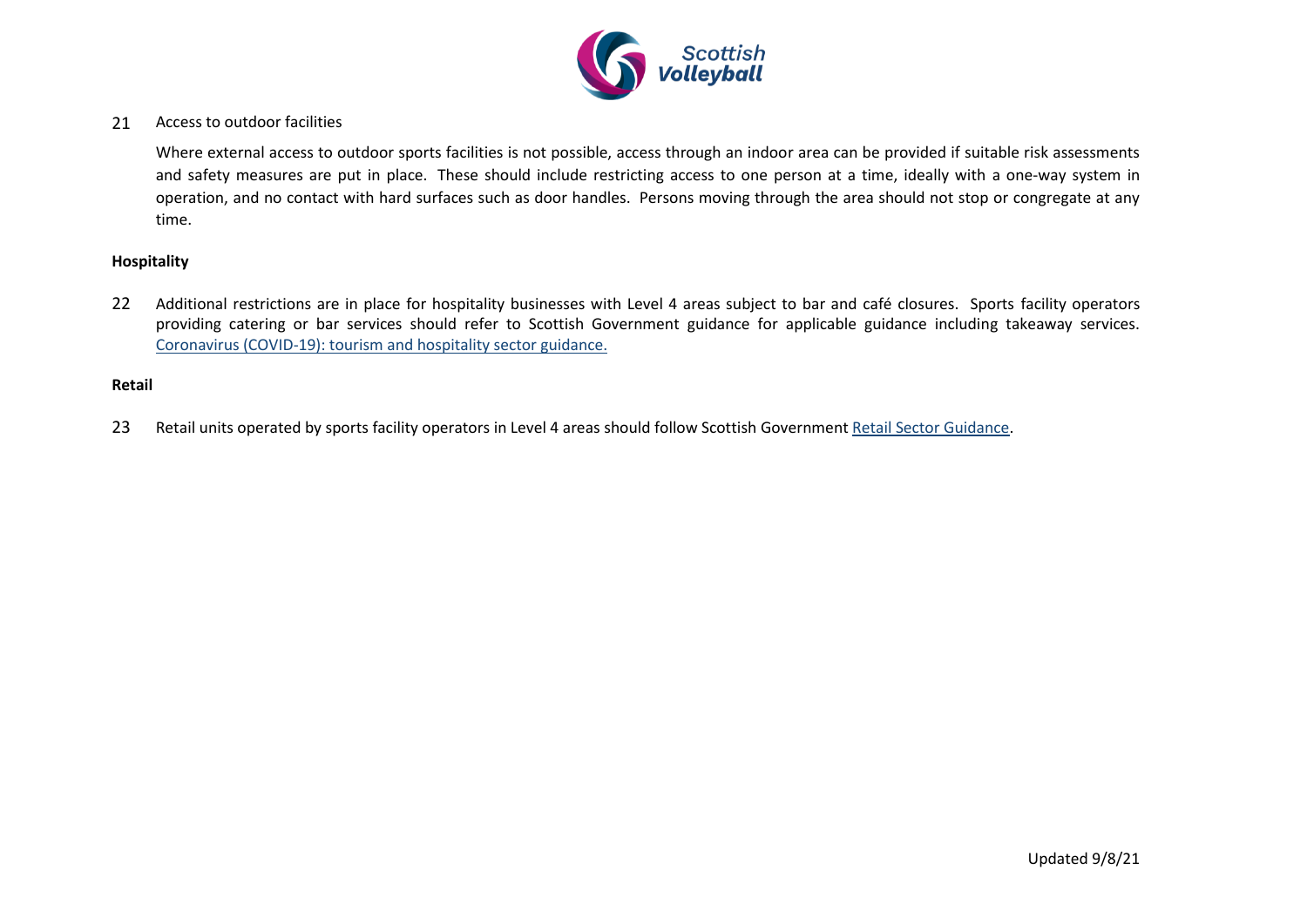

### **APPENDIX 2: 'Beyond Level 0' Guidance**

#### **Introduction**

- 1. To ensure that it is safe to progress 'Beyond Level 0', guidance is being linked to the 'Gateway condition'. This relates the amount of vaccine coverage to the Scottish Government's new strategic intent to 'suppress the virus at a level consistent with alleviating its harms'.
- 2. Most legal restrictions relating to Covid-19 will be lifted on the 9<sup>th</sup> August 2021 when Scotland moves to 'Bevond Level 0'. This includes restrictions on physical distancing and the size of social gatherings. Additionally, no businesses will have to legally remain closed.
- 3. Whilst these changes will signal the end of most restrictions for sport and physical activity it will not however signal the end of the epidemic. Covid-19 is a disease that will need to be managed for the foreseeable future and to maintain progress in returning to more normality, it is important that people continue to abide by a set of baseline measures covered by Scottish Government guidance and where relevant legislation. This includes:
	- Good hand hygiene and surface cleaning.
	- Continued promotion of good ventilation.
	- Requirement for face coverings in certain settings (e.g., public transport, retail).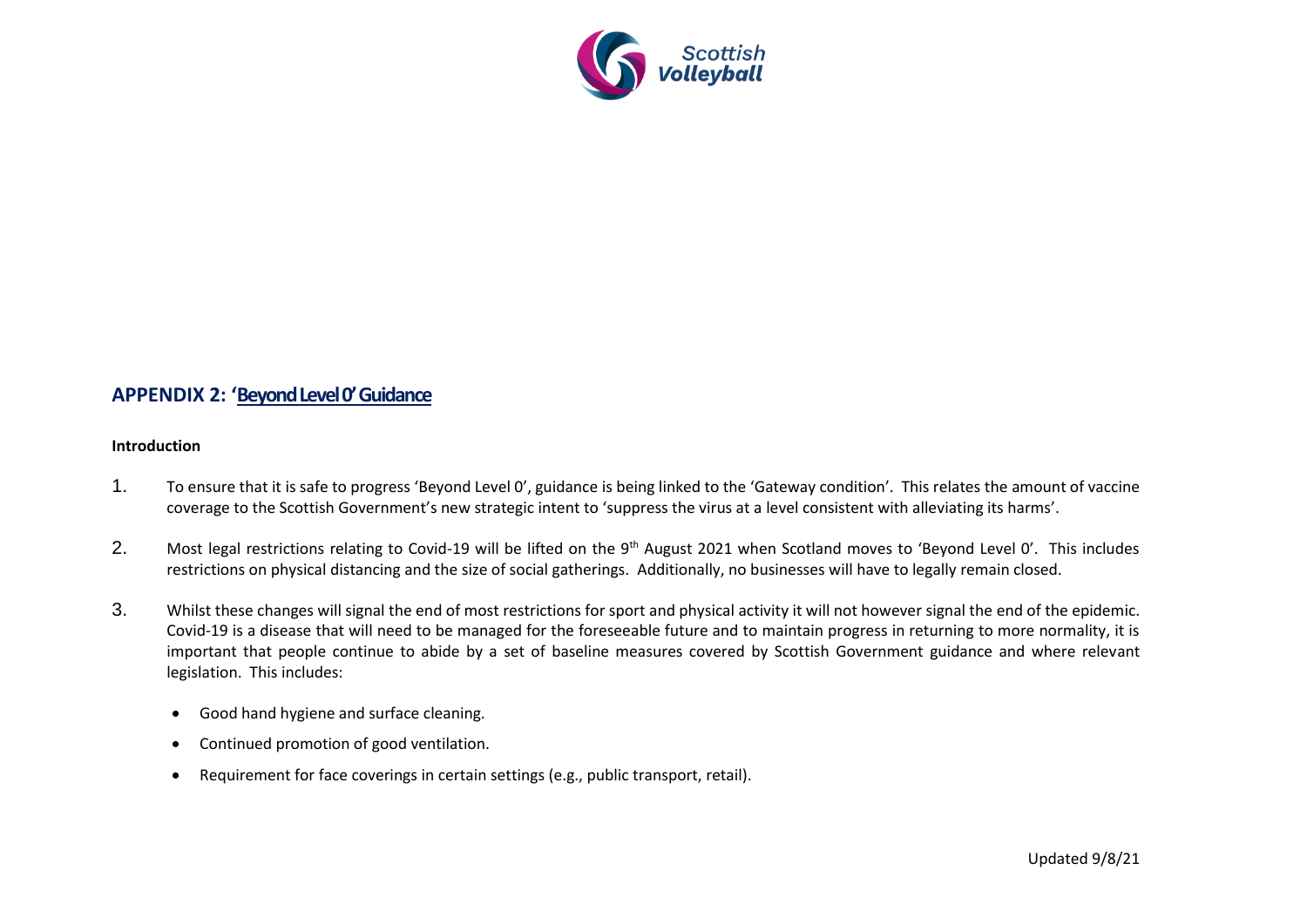

- Continued compliance with Test and Protect, including self-isolation when necessary.
- Ongoing need for outbreak management capability, including active surveillance.
- Continue to encourage a greater degree of working from home than pre-COVID-19. Where this is possible and appropriate, it will not only assist with controlling transmission of the virus, but also promote wellbeing more generally.
- 4. The information outlined below summarises the key areas which will change as we move 'Beyond Level 0' and should be read in conjunction with [Return to sport and physical activity guidance](https://sportscotland.org.uk/covid-19/latest-sport-and-physical-activity-guidance/) to inform the development of sport specific information which will be shared with participants, clubs, local authorities/trusts, third sector and other sports facility operators.
- 5. It is the responsibility of each club committee, sports facility operator and/or deliverer (herein referred to as the operator) to ensure that full risk assessments, processes and mitigating actions continue to be applied before any sport or leisure activity takes place and to check if the activity is in an area which is subject to additional Scottish Government localised measures and restrictions.
- 6. Where a local outbreak has been reported sport and physical activity operators, in all settings, should review their risk assessment and consider if additional mitigating actions should be put in place to reduce risk. This may, for example, include suspending activity, enhancing hygiene and physical distancing measures, or introducing additional activity restrictions.
- 7. Scottish Government may update or change Levels and restrictions at any time, including local areas subject to them. Therefore, COVID officers should regularly chec[k Coronavirus \(COVID-19\): Local Protection Levels.](http://www.gov.scot/publications/coronavirus-covid-19-local-measures/)

### **Travel Restrictions**

- 8. "Beyond Level 0' no travel restrictions will be applicable, within or between areas in Scotland, which are not categorised under the protection level system. Please refer to the Travel Guidance section within Return to Sport for further information on where restrictions will apply should a local area move into protection levels.
- 9. Scottish Government are also continuing to monitor the UK wide and International Covid-19 position. Further information on restrictions applicable between Scotland and other parts of the UK and internationally is available on the Scottish Government website at [Coronavirus](https://www.gov.scot/publications/coronavirus-covid-19-guidance-on-travel-and-transport/)  [\(COVID-19\): travel and transport.](https://www.gov.scot/publications/coronavirus-covid-19-guidance-on-travel-and-transport/)

### **Health, Safety & Hygiene**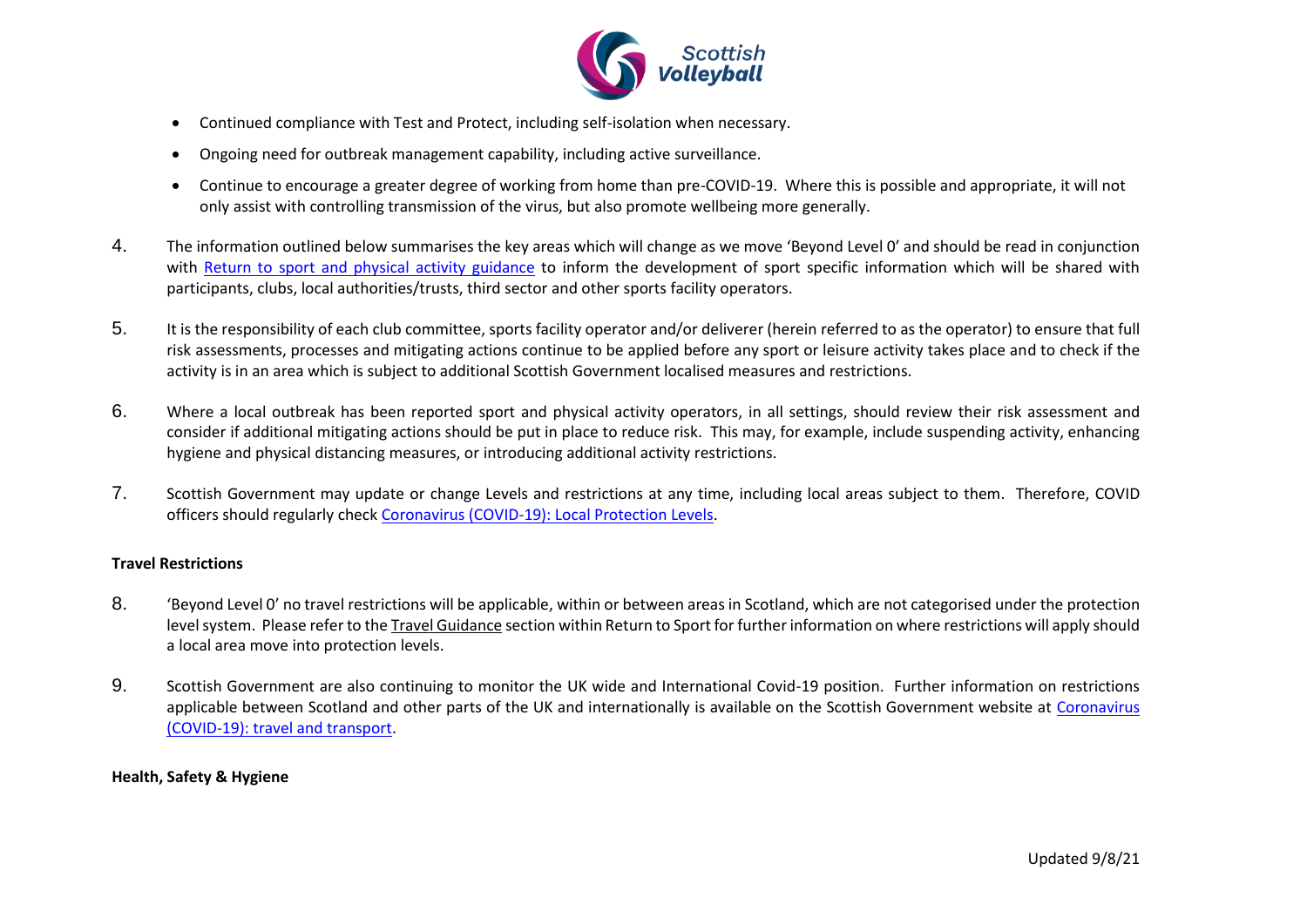

- 10. High levels of personal hygiene and respiratory etiquette will remain essential as we move Beyond Level 0.
- 11. Operators should continue to follow Scottish Government guidance on health, safety and hygiene measures including face covering advice. Please refer to the Health, Safety and Hygiene section of the Return to Sport guidance for further information including relevant links.

#### **Test & Protect**

- 12. Contact tracing and testing of close contacts will continue as we move forward through the pandemic, including 'Beyond Level 0'. Test & Protect will change as the population becomes more protected by vaccination but will still play a role in mitigating clusters and outbreaks where they arise.
- 13. Operators should continue to maintain customer records and follow applicable guidance available in the Test & Protect section of Return to Sport guidance.

#### **Competition & Events**

- 14. Organised sporting competition and events can take place 'Beyond Level 0' but should continue to follow guidance outlined in the Sports Events & Competition section within Return to Sport guidance.
- 15. At present this includes a restriction on spectator numbers of up to 5000 outdoors and 2000 indoors unless an exemption is provided by the relevant Local Authority and permission obtained from other relevant bodies from which the organiser would normally require agreement to run the competition/event.
- 16. Other bodies depending on the type, location, and scale of the event, may include the landowner, Community Council, the transport police, or other body responsible for the safety of the public.
- 17. Where a competition/event requires a licence from a Local Authority under existing Civic Government legislation, this must include agreement from local Environmental Health Officers.

#### **Hospitality**